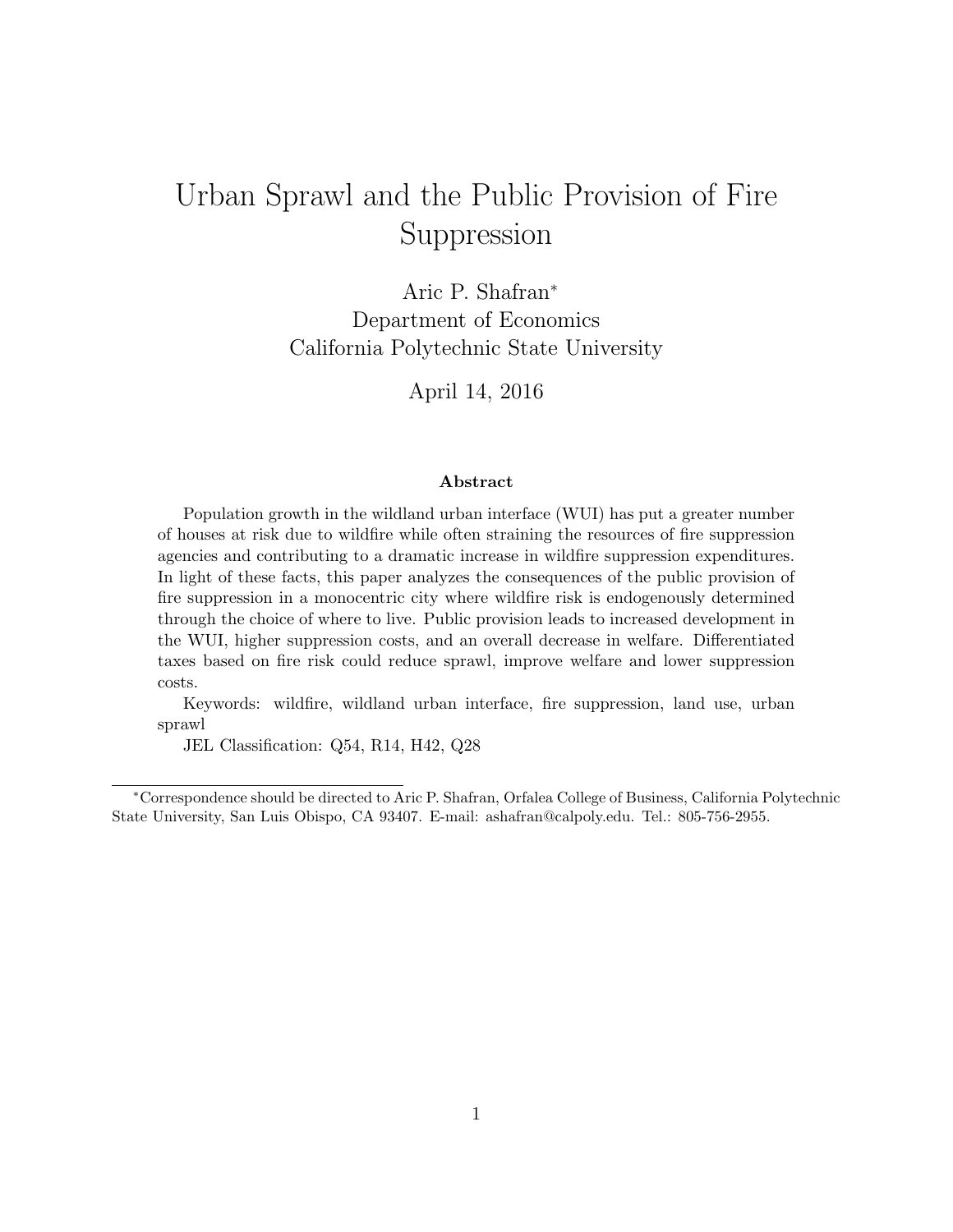## 1 Introduction

Population growth in the wildland urban interface (WUI) has put a greater number of houses at risk than ever before while often straining the resources of fire suppression agencies. The U.S. Fire Administration (2002) reports that as much as "38% of new home construction is adjacent to or intermixed with the WUI" in the western part of the U.S. At the same time, fire suppression costs have increased dramatically over the past 30 years, a cost that is ultimately passed on to taxpayers. For example, Cal Fire, the California state agency responsible for fire suppression, reports annual suppression expenditures of less than \$50 million per year (in 2005 dollars) in all years for the first half of the 1980's. In contrast, expenditures were at least \$120 million per year in every year for the first half of the 2000's.<sup>1</sup> The rise in fire suppression costs is partly a result of incentive problems in the allocation of fire suppression funds (Donovan and Brown, 2005) as well as inefficiencies within fire suppression agencies (Ingalsbee, 2000). Landowner incentive problems may also contribute to the rising costs (Amacher et al. 2006).

This paper examines a specific incentive problem, the fact that households in the WUI often receive fire suppression services for free, and examines how this incentive problem affects development in the WUI. The public provision of fire suppression may lead households to expose themselves to greater risk and thus push fire suppression costs even higher. The goal of this paper is to explain why fire suppression has traditionally been a publicly provided good and to analyze the effects of public provision when fire risk is endogenously determined by land use patterns.

Because fire suppression at one location reduces the resources available to fight fires at other locations, fire suppression is not a pure public good. However, there are several characteristics of fire suppression that inhibit the provision of the service by a private market.

<sup>1</sup>http://www.fire.ca.gov/fire protection/downloads/SuppressionCostsOnepage.pdf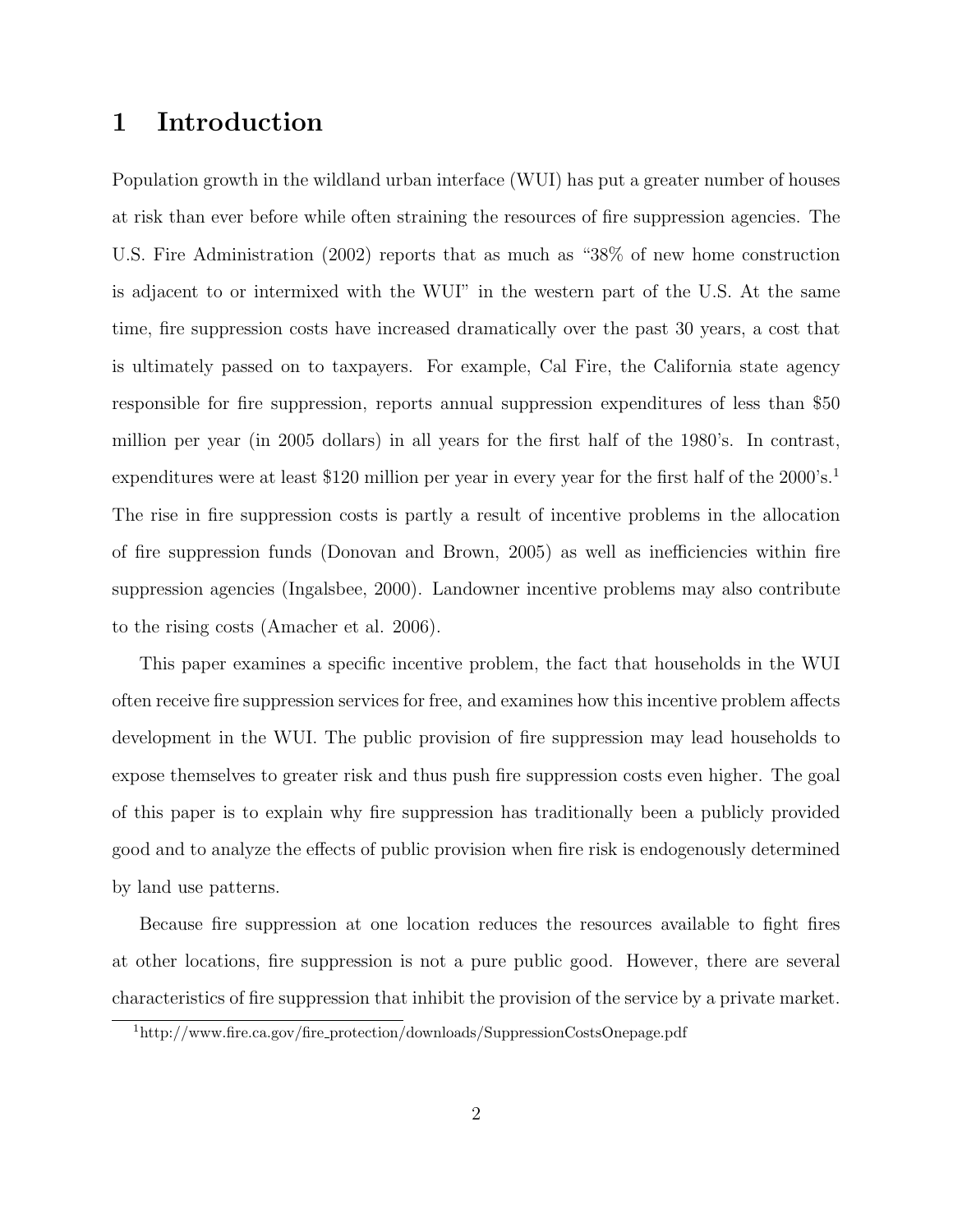Fire suppression has significant positive externalities when fires are likely to spread from one location to another. Because fire departments must make quick decisions when fighting fires and cannot usually choose to suppress on a house by house basis, it is often not feasible to exclude houses in need. The non-excludability of fire suppression combined with the positive spillovers may lead to free riding and the failure of private markets.<sup>2</sup>

While the characteristics of fire suppression noted above may strengthen the case for public provision, there are other factors that must be considered. When fire risk is heterogeneous, the benefits of publicly provided fire suppression will accrue mostly to those at high risk. Depending on the level of risk aversion among the low risk individuals, an equal cost sharing system may leave many individuals worse off. In this case, separate fire suppression services or a risk-based cost sharing structure may make sense. This situation is exacerbated when the level of risk is endogenous, in which case individuals will expose themselves to more fire risk when they do not bear the full cost of fire suppression.

Fire needs fuel to spread and the intermix of houses and wildlands found in the WUI at the urban fringe leads to higher fire risk than traditional urban development. Thus, fire risk is not exogenous; urban development patterns determine the fire risk throughout the city. In this paper, we model wildfire risk as inversely related to household density. Whereas an urban fire will originate at one location and spreads from structure to structure, a wildfire may threaten many homes at once and often spreads even when structures are successfully defended. The ability of fires to spread even as structures are saved occurs due to low density development interspersed with vegetation that fuels the fire. Hence, low density development is a key ingredient in the increased fire risk for WUI homes compared to traditional urban homes.<sup>3</sup>

<sup>2</sup>Even in the absence of free riding, the public provision of fire suppression may make sense as a form of risk pooling or insurance. By buying into fire suppression whether or not a homeowner experiences a fire, they insure against the high costs of fire suppression when the service is needed.

<sup>3</sup>Syphard et al. (2007) actually argue that the relationship between density and the frequency of fires is an inverted U with the frequency of fires increasing as density decreases until some point where it begins to decrease. However, the range of densities over which fires are increasingly related to density is small enough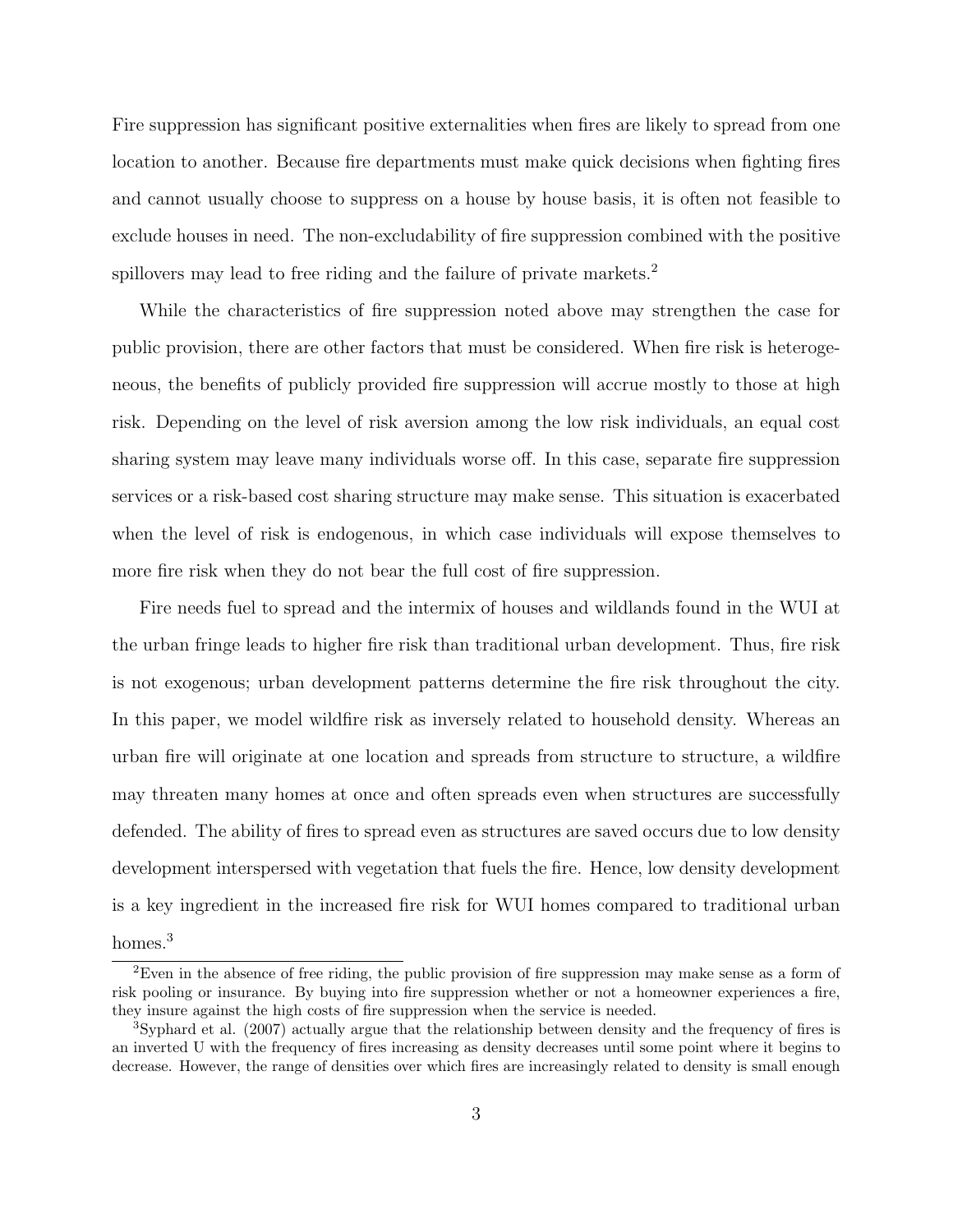Previous work on the economics of fire suppression has focused on fire suppresion agency management and the factors affecting fire suppression costs (Duncombe and Yinger 1993; Donahue 2004; Prestemon and Donovan 2008; Yoder and Gebert 2012) as well as tradeoffs between mitigation and suppression (Amacher et al. 2006; Mercer et al. 2008; Crowley et al. 2009). Amacher et al. (2006) and Crowley et al. (2009), in particular, are similar to this paper in their investigation of the consequences of publicly provided fire suppression. Their context is on rural land and the effect of public provision on the incentives to invest in fire risk mitigation. This paper will instead look at how land use in urban areas depends on fire suppression management decisions and how the pattern of growth and development in the western U.S. may be tied to decisions about fire suppression funding.

The approach of this paper is based on the monocentricy city model (Alonso 1964; Mills 1967; Muth 1969). Frame (1998) and Frame (2001) also use the monocentric city framework to study how risks from natural hazards and disasters affect city structure. Frame (2001) shows that subsidization of insurance for those in high risk areas (such as the flood plain) can make everyone better off, a result that is intuititvely different from the findings of this paper. The primary difference from this paper is that the risk in Frame (2001) is exogenous and the benefits from subsidization reflect lower aggregate transportation costs. Other papers that have used the monocentric city framework to examine the effect of government taxes and expenditures on city structure include Su and DeSalvo (2008), Brueckner (2005), and Borck and Wrede (2005).

The paper proceeds as follows. Section 2 provides some additional information about fire suppression to further motivate the analysis in this paper. Section 3 extends the classic monocentric city model to include fire suppression expenditures and fire damages. Section 4 presents results for an "urban fire" in which fire risk is exogenous and a "wildfire" in which fire risk is inversely related to urban density. Public provision of fire suppression funded that they would not be considered part of an urban area.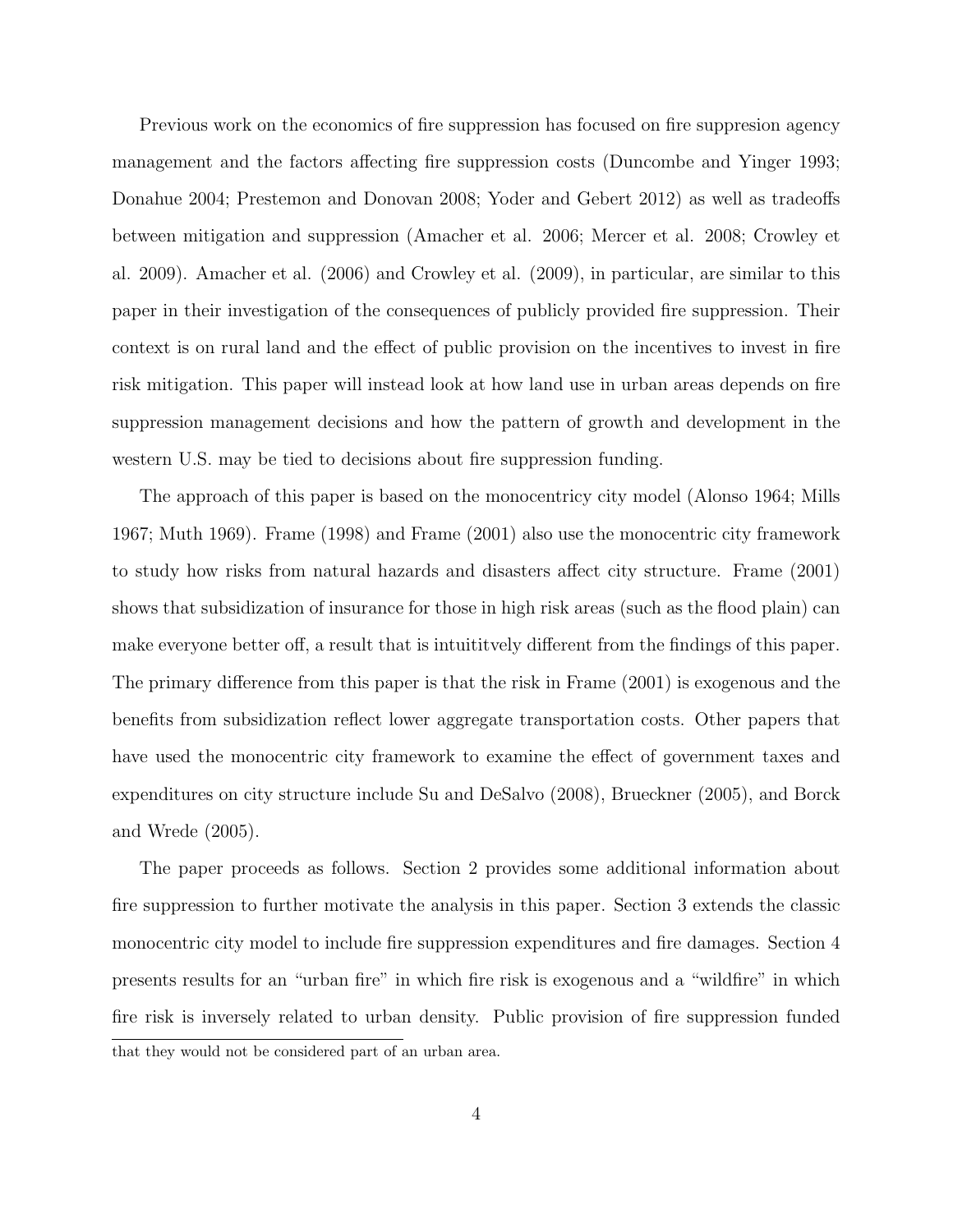through income taxation makes residents better off for urban fires but has an ambiguous impact for wildfires where it also leads to excessive urban sprawl. Section 5 proposes a risk-based tax as a means of funding public fire suppression that is superior to both private provision and public provision with income taxation. Section 6 concludes with some policy implications and a discussion of alternative approaches to fire suppression that will lead to higher welfare and less sprawl.

### 2 Background on Fire Suppression

In 18th and 19th century America, fire suppression was typically in the hands of volunteer fire fighting companies. Funding for these companies came from a variety of sources including insurance companies and local governments. In both cases, a "fee-for-service" system was common in which the fire fighting company would be rewarded with a payment for successfully putting out a fire. Insurance companies would mark buildings that they had insured so that fire fighting companies would know they would receive payment for protecting the building (Zurier, 1982, p 30). In many cities, there were multiple fire fighting companies, and the first to arrive at the scene of a fire would be the one paid or the one to receive the highest reward. This led to intense competition among companies to be the first to arrive at a fire. In some notable cases, buildings were "left to burn while opposing companies fought with each other" for the opportunity to put out the fire and receive payment (Zurier, 1982, p. 74). Partially in response to increasing violence associated with private fire fighting companies and the first-to-fire payment policy, the late 19th century saw a shift to public provision of fire suppression services in many cities, starting with Cincinatti in 1853.

Although there were other solutions to the problems of violence arising from fire suppression markets in early America, one clear reason why public provision has persisted into modern times is the positive externality from successful suppression. Private provision would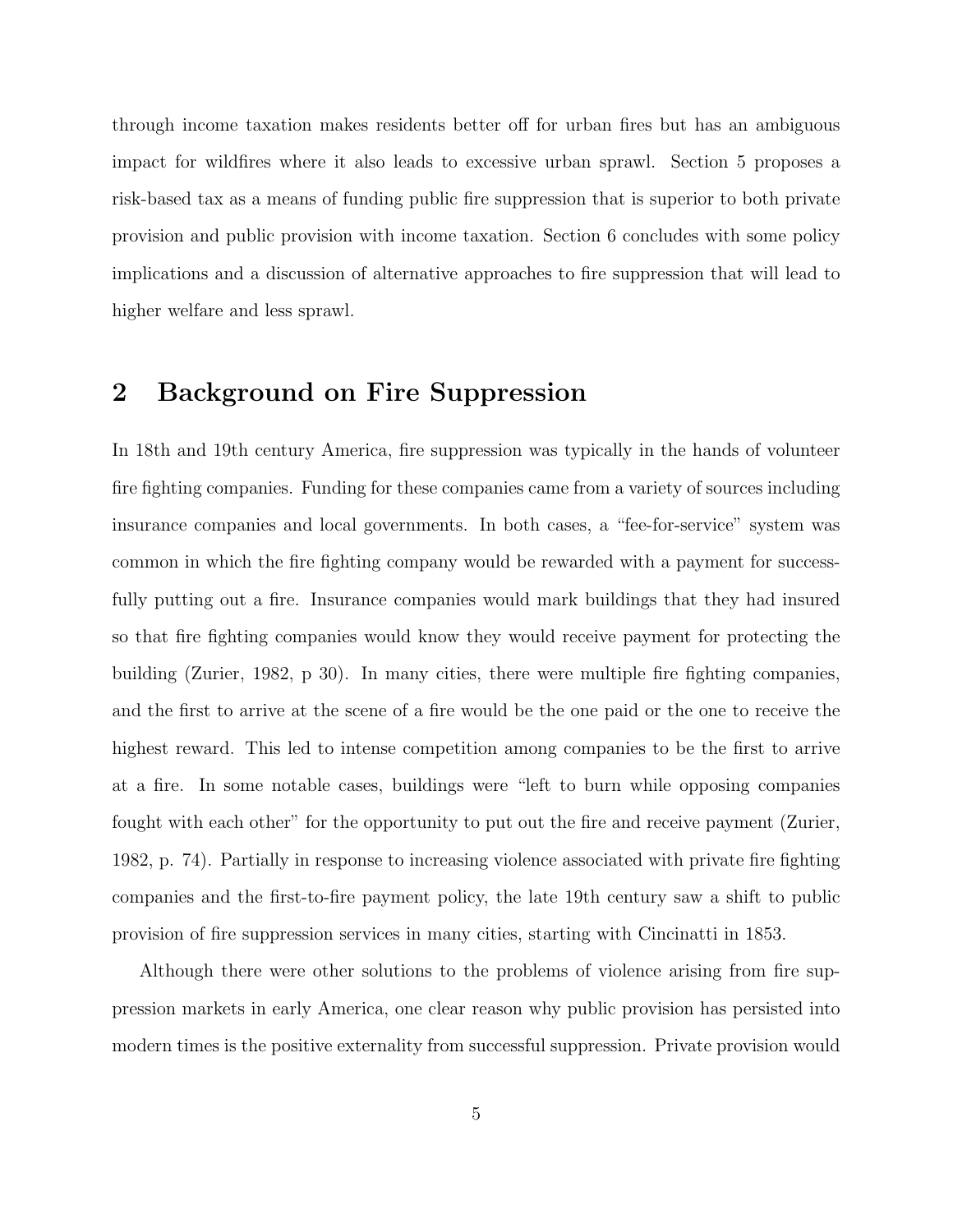raise concerns that overall fire suppression would be too low. For example, individual homeowners may find it prohibitively expensive to fight a fire but a coalition of neighboring homeowners might jointly find it worth it.

The middle of the twentieth century saw rapid growth for many cities in the Western U.S., the expansion of cities into wildland areas, and the emergence of the WUI. What had once been two separate issues, urban fire suppression and wildland fire management, merged into a joint problem requiring new solutions that balanced the needs of the natural ecosystem with those of property owners in the expanding city. As an example, Pyne et al. (1996, p. 298, 718) describe the changing landscape in the Los Angeles area following World War II:

The exploding population thrust into and around the mountains, pushing with mounting force against forest, park, and reservoir reserves. To aging chaparral fuels the new era added houses, often outfitted with highly flammable wooden roofs, and to the old cycle of ignitions it added futher sources from powerlines, machinery, children, and arsonists. Conflagarations that had formerly raged in the backcountry or along a tattered rural fringe now, by virtue of this instant geography, burned into suburbs...

The real fire problem was structural, the way in which the urban intermixed with the wild, the reluctance to build suitable houses and trim decadent brush, the refusal to design for fire hazards in land use planning...

As noted above, fire suppression costs have increased dramatically in recent years. One of the biggest contributors to the increasing costs is the growth of development in the WUI and the decreasing density of American cities. A recent report from the Department of Agriculture indicates that over half of all fire fighting expenditures are related to defending homes in the WUI (USDA Office of the Inspector General, 2006). Growth in the WUI contributes to increasing fire suppression costs for two reasons. As new developments form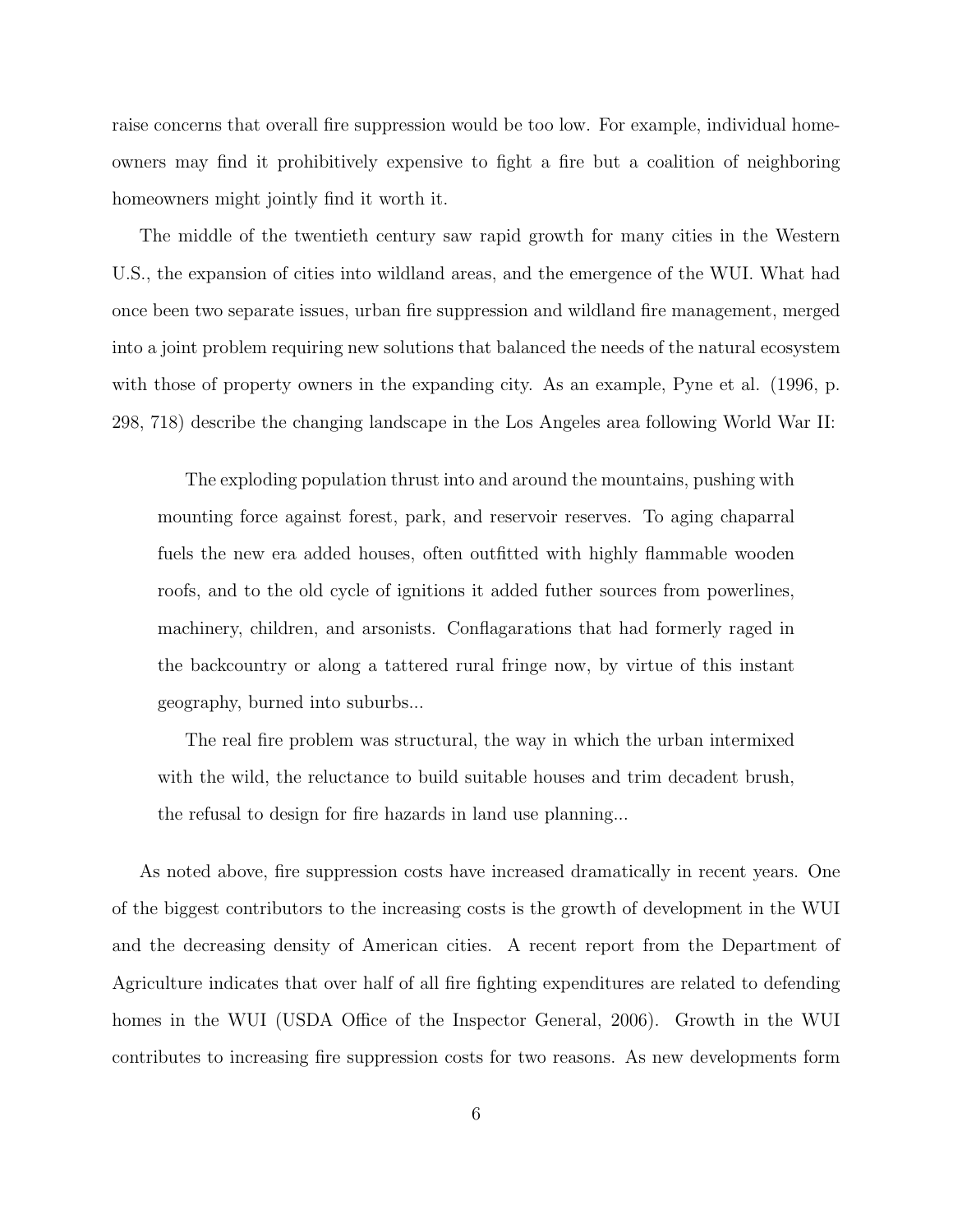on the outskirts of urban areas, more homes are in high risk areas that require the services of fire fighters. Equally important is that fire suppression agencies have changed the way they fight fires in response to development in the WUI. Inglasbee (2010) notes that "Focusing suppression resources on the WUI removes options from firefighters to locate themselves in the best places for taking the safest, most efficient and effective actions."

It is widely accepted that protecting structures (most of which are privately owned) is the most important goal of fire suppression agencies once everyone is evacuated and lives are not at stake (Inglasbee, 2010). Pyne et al. (1996, p. 469) note that "Ethical instincts and legal strictures have argued for the preferential protection of dwellings even if this mean that the overall fire continues to propagate freely." However, the cheapest way to contain a fire and protect a nearby urban area is often not the same as the way that minimizes loss of structures. Firefighters would like to use "existing forest roads, ridges, or rivers to anchor firelines," but protecting homes in the WUI is often not compatible with using these features (Inglasbee, 2010). In extreme cases, the cost of fire suppression sometimes even exceeds the value of the structure being defended (Inglasbee, 2010).

Containment of a wildfire and protection of the central city closely resembles a pure public good. It is not feasible to protect individual structures in the central city from a wildfire without protecting all (non-excludability) and there is no additional cost to protect one more structure in the central city (non-rivalry). Fire suppression in the WUI cannot be viewed in the same way. As noted above, there are significant additional resources used by fire suppression agencies to protect homes in the WUI (rivalry) and it is possible to contain a fire without saving some specific structures in the WUI (excludability). In some cases, saving a structure is complementary to containing the fire, but often times it is not. Since defending the WUI more closely resembles a private good, it brings into question whether public provision is a good policy. While there are clear positive externalities related to structure defense, it is less clear that public provision is a welfare-improving policy to deal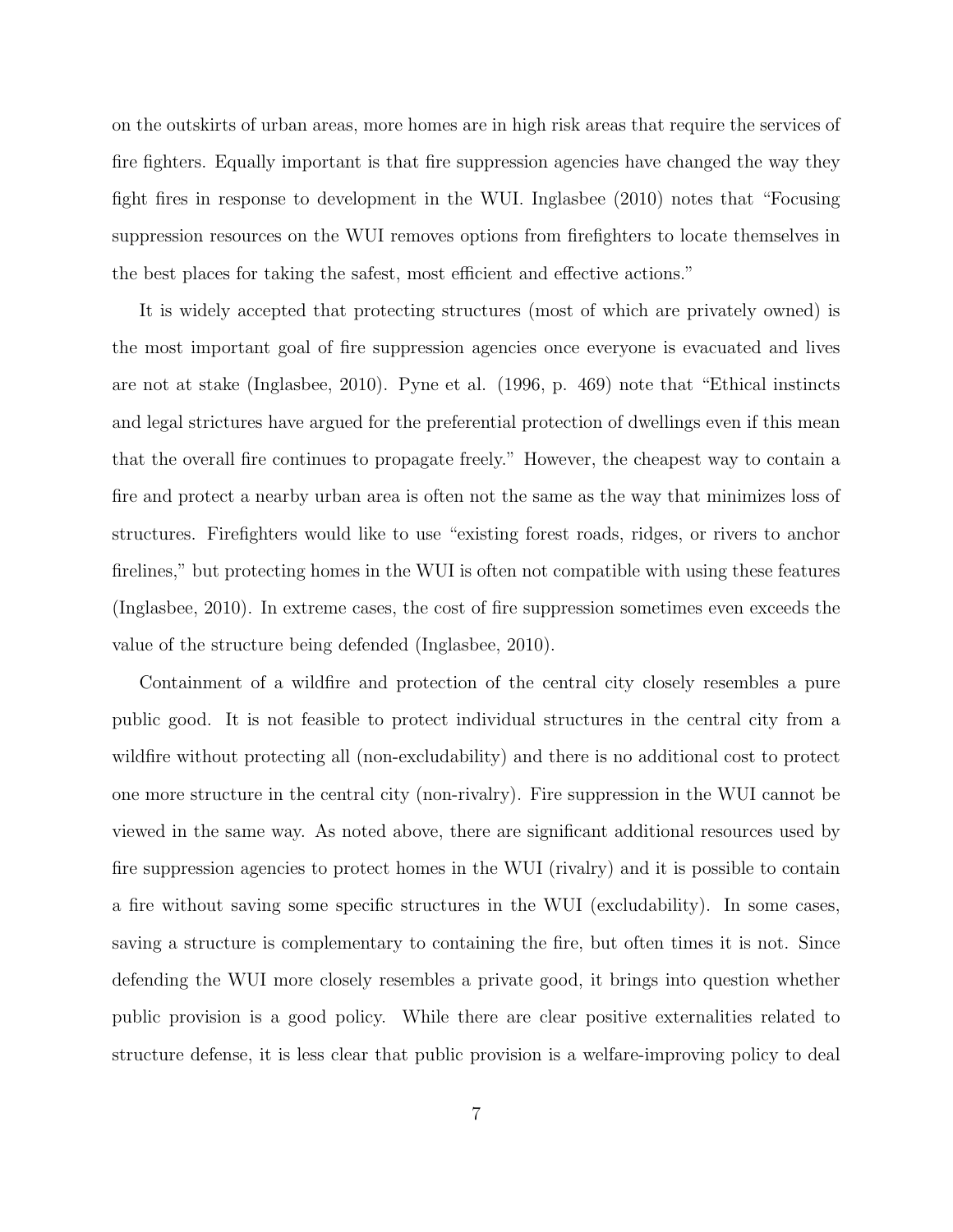with these externalities.

To summarize the key facts that motivate this paper, there has been tremendous growth in the WUI in the past 30 years. At the same time, there has been a dramatic increase in fire suppression costs that is directly related to fighting fires in the WUI. Homeowners in the WUI typically do not pay more for fire suppression than other homeowners. Taking these points together, a large portion of the benefits of public provision of fire suppression accrue to homeowners in the WUI while the increasing cost of suppression is an expense borne by the taxpayers. There are different approaches to fighting fires. One approach is to contain fires at minimum cost once everyone is evacuated. A different approach is to minimize loss of structures at any cost. Current fire suppression uses the latter approach. This is important because it illustrates that the high cost of fire suppression is not an inevitable consequence of development in the WUI but a policy choice. The point of this paper is to examine some of the land use consequences arising from this policy in the context of an urban economic model.

## 3 The Model

The model is based on the classic monocentric city model from Alonso (1964), Mills (1967), and Muth (1969), modified to allow for the possibility of damages due to wildfire. We model the decisions of consumers in a closed linear city with population  $n$  who all work in the Central Business District (CBD) located at  $x = 0$ . The residential sector of the city includes locations along a line of unit width extending from  $x = 0$  to  $x = \bar{x}$ . At locations  $x > \bar{x}$ , land is used for agriculture and earns an exogneously determined land rent  $r_a$ . Assume that consumers derive utility from consumption of land l and a numeraire good z,  $U = U(z, l)$ , and that  $U$  is continuous, increasing in both goods, and quasi-concave. Further, assume that agents are risk neutral with respect to uncertainty in their final consumption of  $z$  that stems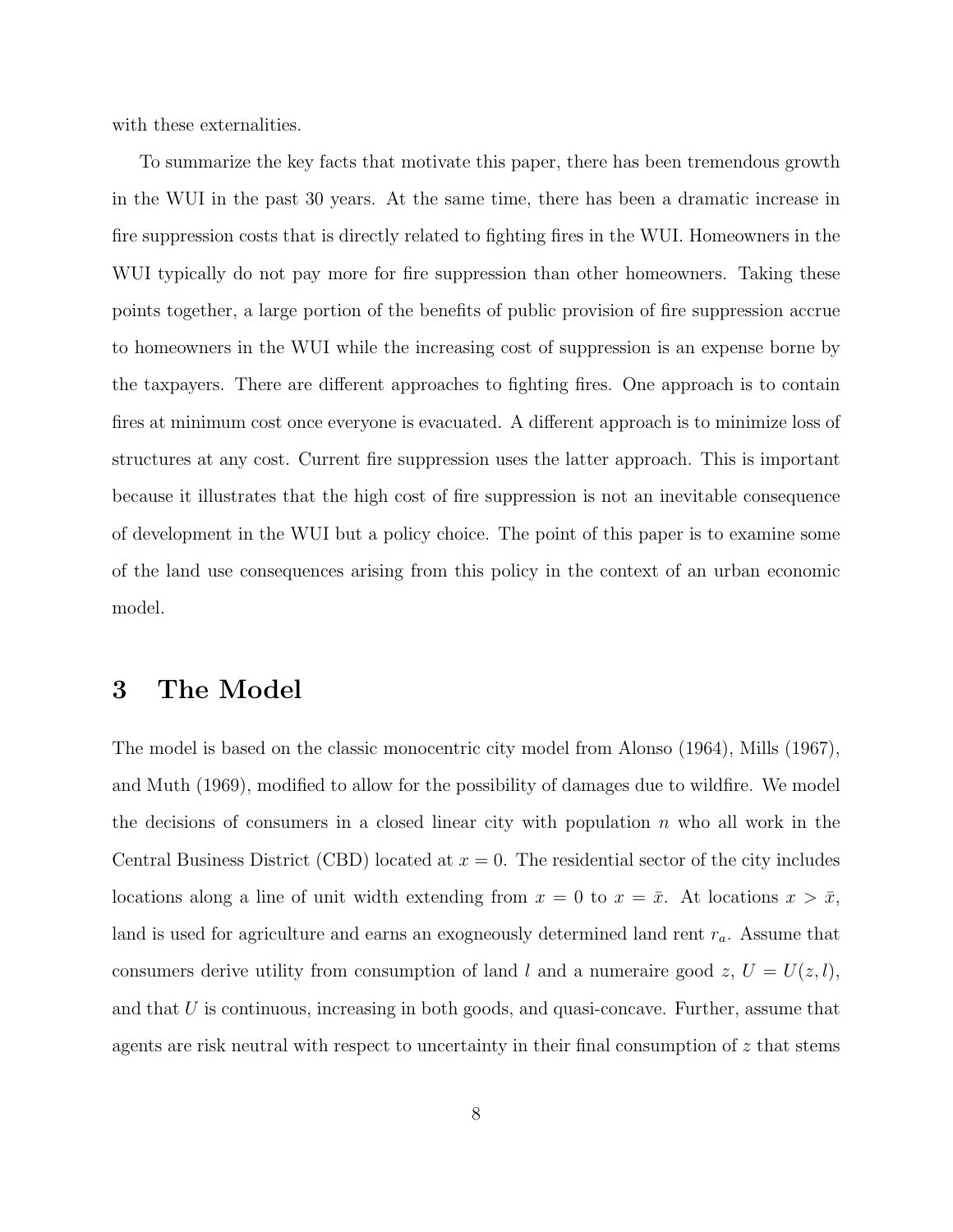from possible fire damages.<sup>4</sup> This assumption effectively means that we can use expected fire damages in the budget constraint when maximizing utility.

Assume that fires occur according to a Poisson process such that the probability of  $m$  fires occurring in the city is given by a Poisson distribution with parameter  $\lambda$  and the expected number of fires is equal to  $\lambda$ . Assume that the location at which any fire originates is random and independent of the location of other fires. When a fire occurs, assume it originates at a fixed distance from the city center and that it initially threatens all homes at that distance.

Once a fire initiates at some random location, the residents at that location immediately engage in fire suppression. Fire suppression has two effects. First, it reduces damages at the location of the fire. This is the direct benefit of fire suppression that residents will take into account when choosing the extent of their fire suppression activities. Second, fire suppression reduces the likelihood that the fire spreads to other locations. This benefit is a positive externality to fire suppression, benefitting other residents but without any benefit to the residents engaged in the suppression. If the fire does spread to one or more other locations, this process repeats - residents at the other locations threatened by the fire engage in fire suppression that reduces their damages as well as the further spread of the fire through the city. Thus, a single fire that initiates at one random location can ultimately threaten many locations in the city depending on the effectiveness of fire suppression.

Conditional on a fire threatening a home, a resident chooses a level of fire suppression  $c \in [0, \bar{c}]$  where the price of one unit of c is normalized to 1. The losses incurred by the resident are a random variable  $S \in [0, \overline{S}]$  with distribution  $F(S; c)$  which depends on the resident's fire suppression c such that  $\forall c_1, c_2$  where  $c_1 > c_2$ ,  $F(S; c_1) \geq F(S; c_2)$   $\forall S$  and  $\exists S$ such that  $F(S; c_1) > F(S; c_2)$ . Assume this distribution is identical for all locations in the city. Let  $\hat{S}(c) = \int_0^S S dF(S; c)$  denote the expected value of S as a function of c. Based on

<sup>4</sup>Formally, this means that agents maximize expected utility but have a utility function such that, if  $\gamma \in [0, \overline{\gamma}]$  represents a random shock to z with PDF  $g(\gamma)$ , then  $\int_0^{\overline{\gamma}} U(z - \gamma, l)g(\gamma)d\gamma = U(z - \hat{\gamma}, l)$  where  $\hat{\gamma} = \int_0^{\overline{\gamma}} \gamma g(\gamma) d\gamma.$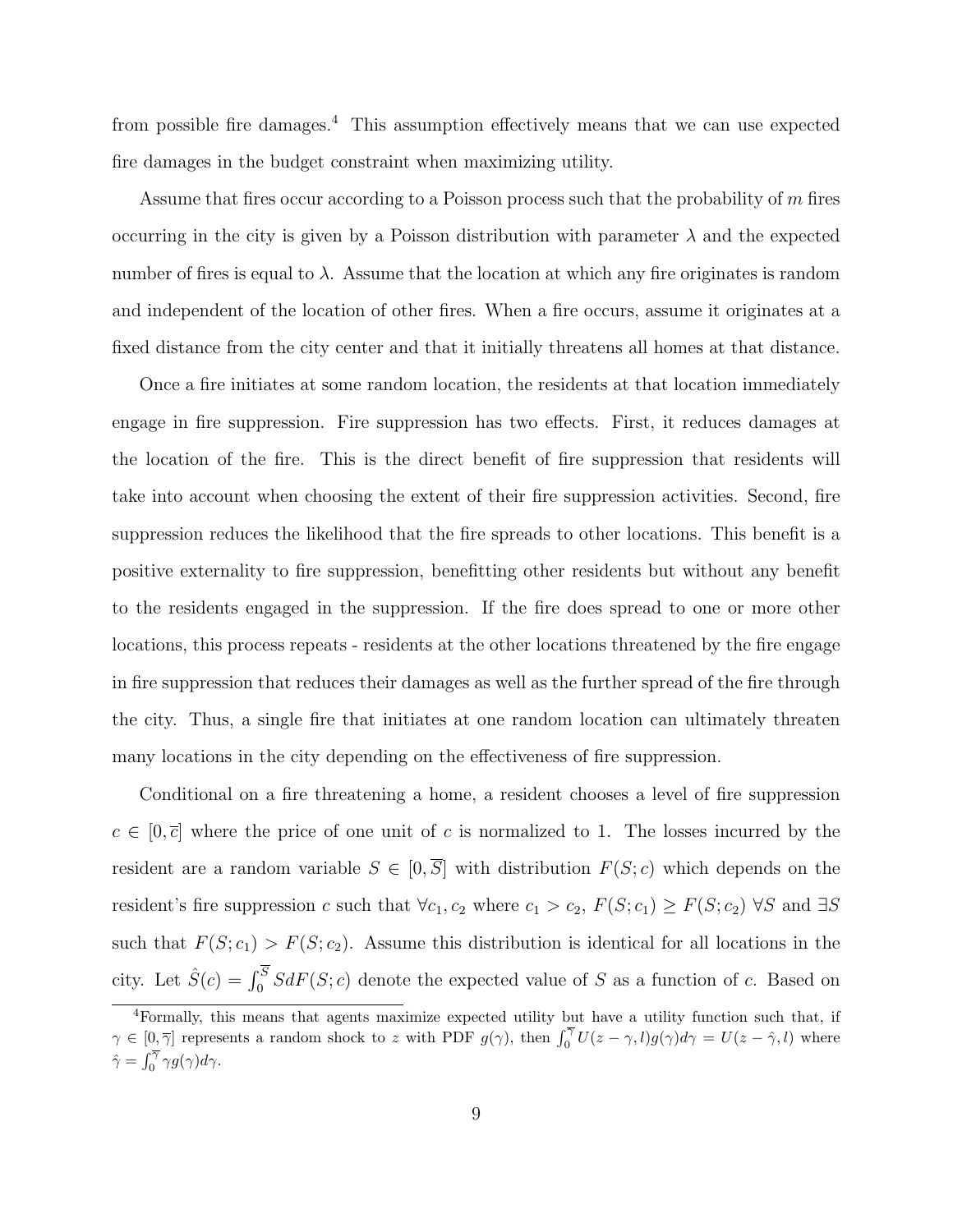the above assumption regarding  $F(S; c)$ , note that  $\frac{d\hat{S}}{dc} < 0$ . Further assume that  $\frac{d^2\hat{S}}{dc^2} > 0$ .

If fire suppression is privately provided, then both the cost of fire suppression and the damages from a fire reduce an individual's consumption of other goods. At the time that a fire occurs, an individual chooses the level of  $c$  that minimizes the expected cost of the fire. Let  $c^*$  denote an individual's optimal choice of fire suppression which satisfies  $\frac{d\hat{S}}{dc} = -1.5$ Given the assumption that the distribution  $F$  is equivalent at all locations, residents at all locations will choose the same  $c^*$ .

In addition to reducing damages due to fire, fire suppression also reduces the spread of the fire to other locations in the city, although individuals will not consider these suppression externalities when choosing their level of suppression  $c^*$ . Conditional on the occurrence of a fire, but before the location of the fire is known, the probability that the fire reaches a location x is a function of the fire suppression at every location in the city as well as the density at location x. Let  $\Pi(c, l(x))$  denote the probability that a fire reaches a given property as a function of the city-wide level of fire suppression c and density  $D \equiv \frac{1}{10}$  $\frac{1}{l(x)}$ . The expected number of fires to reach a property is thus  $\lambda \Pi(c, l(x))$ . We assume that  $\frac{\partial \Pi}{\partial c} \leq 0$  and  $\frac{\partial \Pi}{\partial l} \geq 0$ . First, fire suppression at all locations in the city affects the probability of a fire at any location because fire suppression reduces the spread of fires from one location to another. The specific topography of a city determines the likelihood of a fire spreading between any two locations. In the interest of parsimony, we assume symmetric fire suppression externalities which allows us to focus on the case where the level of fire suppression is equivalent at all locations in the city. Second, wildfire risk is inversely related to household density (Syphard et al., 2007). This is the key feature of the model - that wildfire risk is endogenously determined by urban development patterns. This feature is motivated by the earlier discussion of the link between wildfire risk and low density development in the WUI.

<sup>&</sup>lt;sup>5</sup>We assume that the choice of  $c$  that minimizes private fire costs is not the maximal level of suppression, i.e.  $c^* < \overline{c}$ .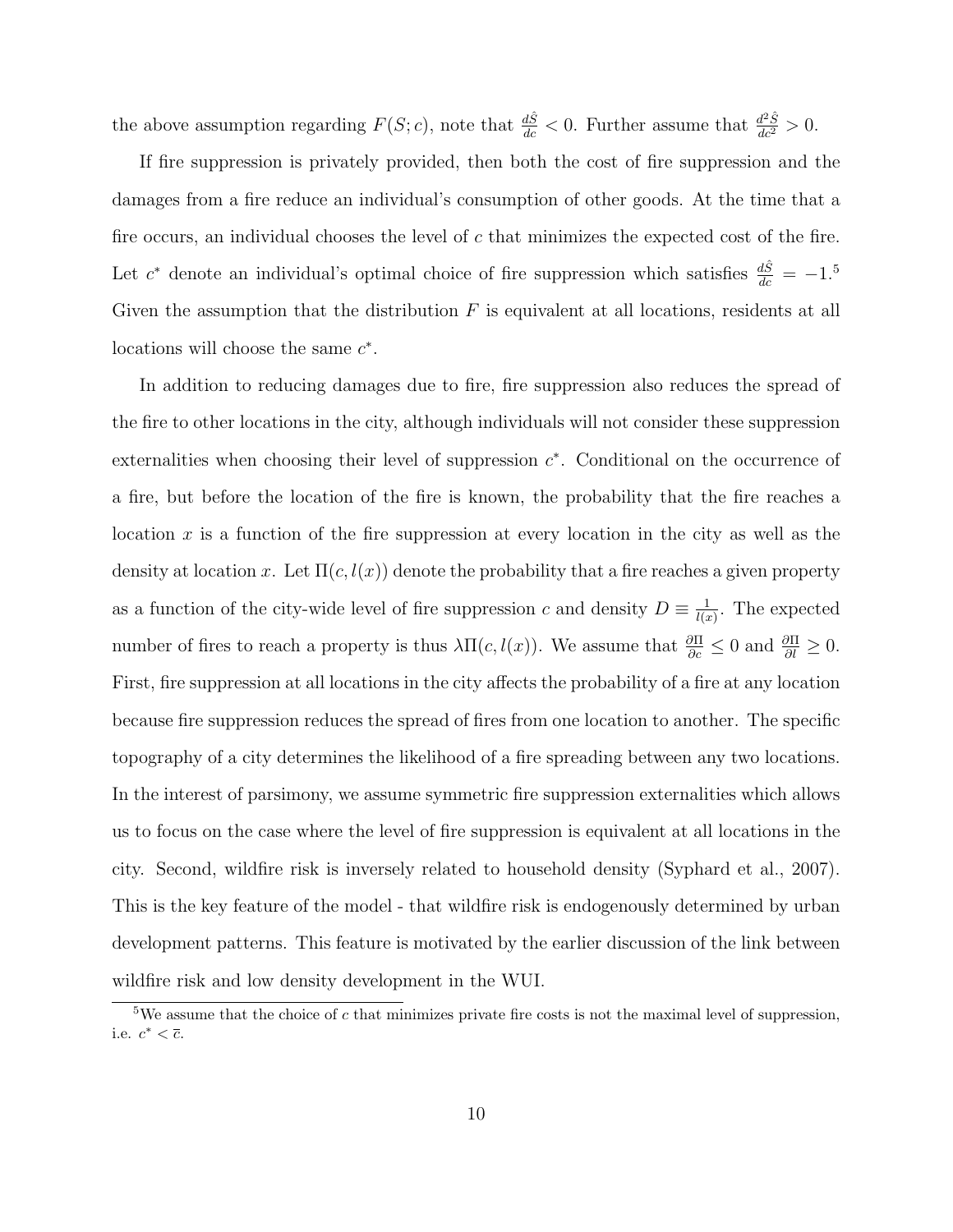If individuals are risk neutral and privately pay for their personal suppression costs, then their budget constraint includes the expected costs of fire, made up of two parts, the cost of suppression and actual damages. Let  $c^p$  denote the level of suppression in which case expected damages are  $\hat{S}(c^p)$ . Then, the budget constaint is  $y = z + tx + rl + \lambda \Pi(c^p, l)(c^p + \hat{S}(c^p))$ where y is household income, t is the annual commuting cost per unit travelled, and  $r$  is land rent. Note that, if residents are free to choose whatever level of suppression they want, they will choose  $c^p = c^*$ , but we leave open the possibility of other values of  $c^p$  such as government suppression mandates that will be considered in the next section.

If fire suppression is publicly provided, then an individual pays the (lump sum) income tax  $\tau$  and, in the event of a fire, the individual may incur damages but does not bear the cost of fire suppression.<sup>6</sup> In this case, the level of fire suppression at any location  $c<sup>g</sup>$  is set by the government providing the suppression. The budget constraint in this case is:  $y = z + tx + rl + \tau + \lambda \Pi(c^g, l)\hat{S}(c^g)$ .  $\tau$  is set to balance the government budget:

$$
\tau = \frac{1}{n} \int_0^{\overline{x}} \frac{1}{l(x)} \lambda \Pi(c^g, l(x)) c^g dx \tag{1}
$$

Suppose that, at the time when individuals make their housing decisions (before any fires occur), individuals are unsure whether fire suppression will be publicly or privately provided with  $\delta$  representing the probability (known to everyone) that suppression is publicly provided. Thus,  $\delta = 0$  represents the case where fire suppression is privately provided for sure and  $\delta = 1$ represents the case where fire suppression is publicly provided for sure. The purpose of the parameter  $\delta$  is to generate comparative statics that demonstrate the effect of a change from private to public provision. A risk neutral individual therefore faces the following general budget constraint:

<sup>&</sup>lt;sup>6</sup>A lump sum income tax is a reasonable way to incorporate fire suppression funding into our model. In California, for example, Cal Fire's primary source of funding is the state General Fund which is itself primarily funded by income taxes.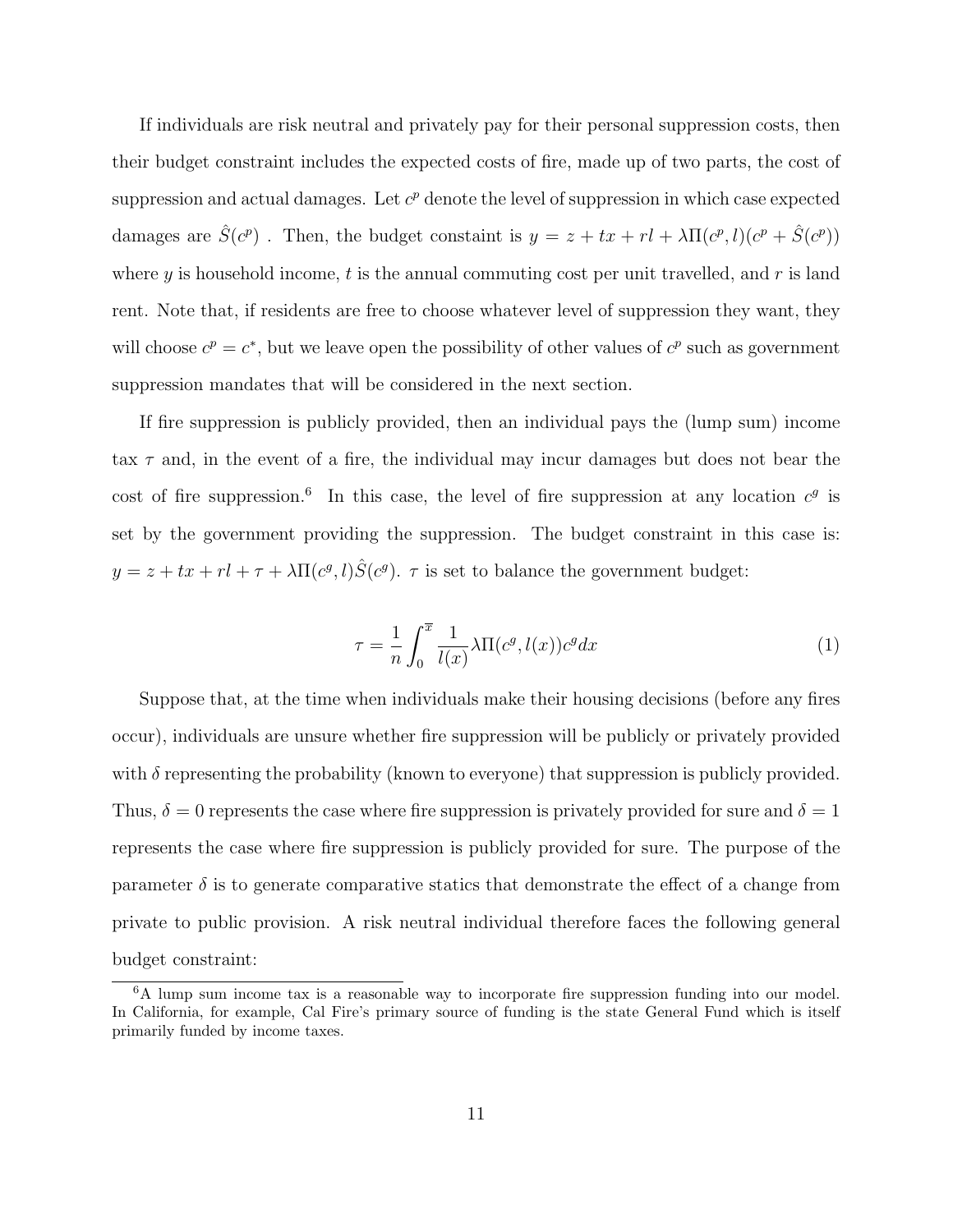$$
y = z + tx + rl + \delta\left(\tau + \lambda \Pi(c^g, l)\hat{S}(c^g)\right) + (1 - \delta)\lambda \Pi(c^g, l)(c^g + \hat{S}(c^g))
$$
(2)

Although the inclusion of fire damages and the introduction of the parameter  $\delta$  distinguish the budget contstraint from that in traditional urban models, the other aspects of the model are conventional for a monocentric city. The budget constraint leads to the following utility maximization problem:

$$
max_{l}U(y - tx - rl - \delta\left(\tau + \lambda\Pi(c^g, l)\hat{S}(c^g)\right) - (1 - \delta)\lambda\Pi(c^p, l)(c^p + \hat{S}(c^p)), l). \tag{3}
$$

The first order condition for a maximum is:

$$
\frac{U_1(z,l)}{U_2(z,l)} = r + \delta\lambda \frac{\partial \Pi}{\partial l} \hat{S}(c^g) - \delta\lambda \frac{\partial \Pi}{\partial l} (c^p + \hat{S}(c^p))
$$
\n(4)

At the urban equilibrium, residents at all locations achieve the same utility level  $u$ , leading to the following condition:

$$
U(y - tx - rl - \delta\left(\tau + \lambda \Pi(c^g, l)\hat{S}(c^g)\right) - (1 - \delta)\lambda \Pi(c^g, l)(c^g + \hat{S}(c^g)), l) = u \tag{5}
$$

Our method of solving the model follows that in Wheaton (1972) and Brueckner (1987). Equations 4 and 5 are solved simultaneously to yield the optimal choice of  $l$  and the equilibrium land rent r in terms of x, y, t,  $\delta$ ,  $\lambda$ ,  $c^g$ ,  $c^p$ , u, and  $\tau$ :

$$
l^* = l(x, y, t, \delta, \lambda, c^g, c^p, u, \tau)
$$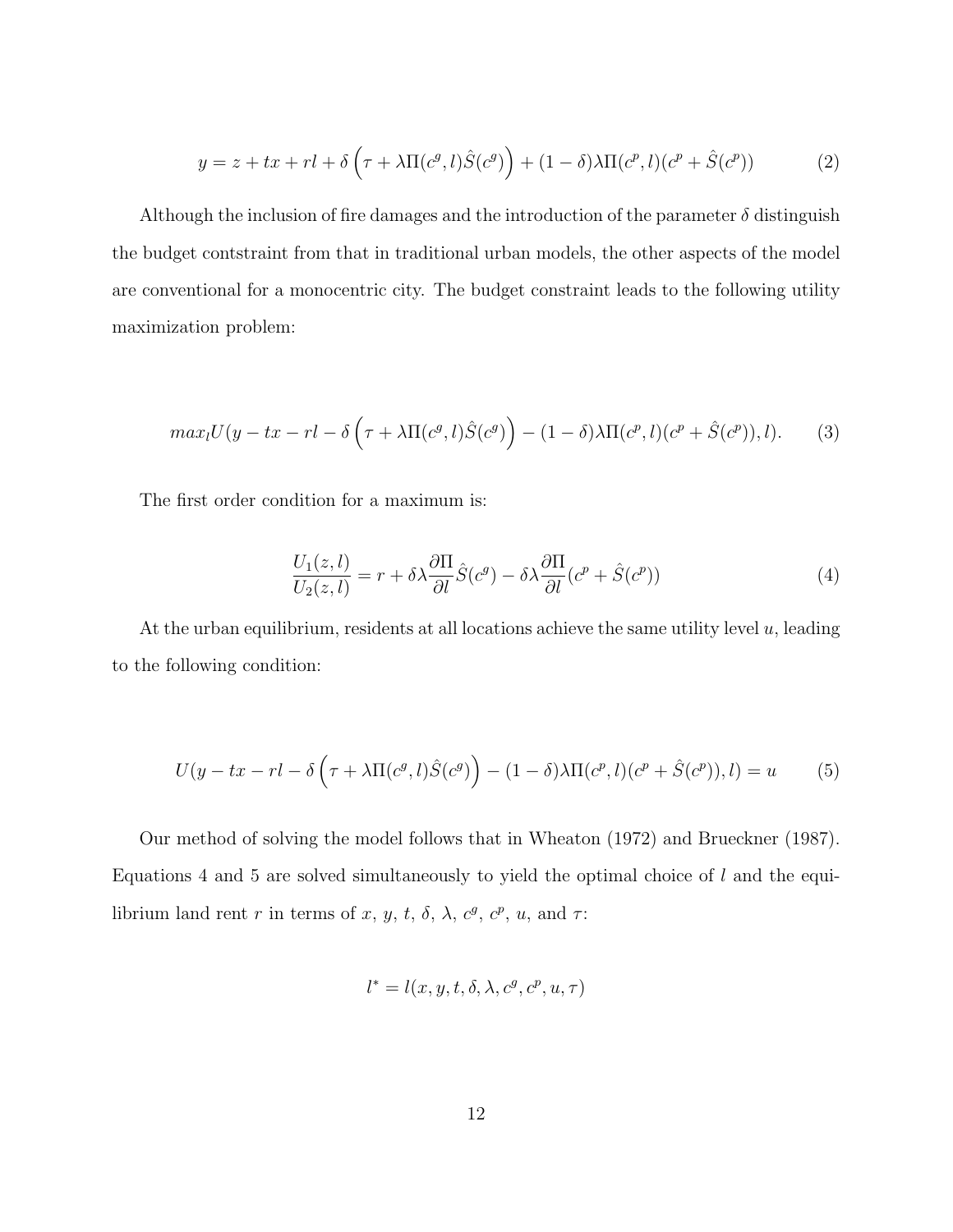$$
r^* = r(x,y,t,\delta,\lambda,c^g,c^p,u,\tau)
$$

By differentiating Equation 5 with respect to x, u,  $\delta$ , and  $\tau$ , we derive the following results on the function  $r$  that will be used in the later sections:

$$
\frac{\partial r}{\partial x} = \frac{-t}{l} < 0\tag{6}
$$

$$
\frac{\partial r}{\partial u} = \frac{-1}{U_1(z,l)l} < 0\tag{7}
$$

$$
\frac{\partial r}{\partial \delta} = \frac{\lambda \Pi(c^p, l)(c^p + \hat{S}(c^p)) - \tau - \lambda \Pi(c^g, l)\hat{S}(c^g)}{l} \tag{8}
$$

$$
\frac{\partial r}{\partial \tau} = -\frac{\delta}{l} \le 0\tag{9}
$$

To complete the model, we state two additional conditions that are standard for a monocentric city. Equation 10 imposes that urban land rent at the city boundary exactly equals the agricultural land rent  $r^a$ .

$$
r(\overline{x}, y, t, \delta, \lambda, c^g, c^p, u, \tau) = r^a \tag{10}
$$

Equation 11 imposes that the population *n* fits in the city since  $\frac{1}{l(x)}$  is the population density at any location x and the linear city extends from location 0 to  $\bar{x}$  with unit width.

$$
n = \int_0^{\overline{x}} \frac{1}{l(x)} dx \tag{11}
$$

Equations 1, 10, and 11 are solved simultaneously for the endgoenous variables  $u, \overline{x}$ , and  $\tau.$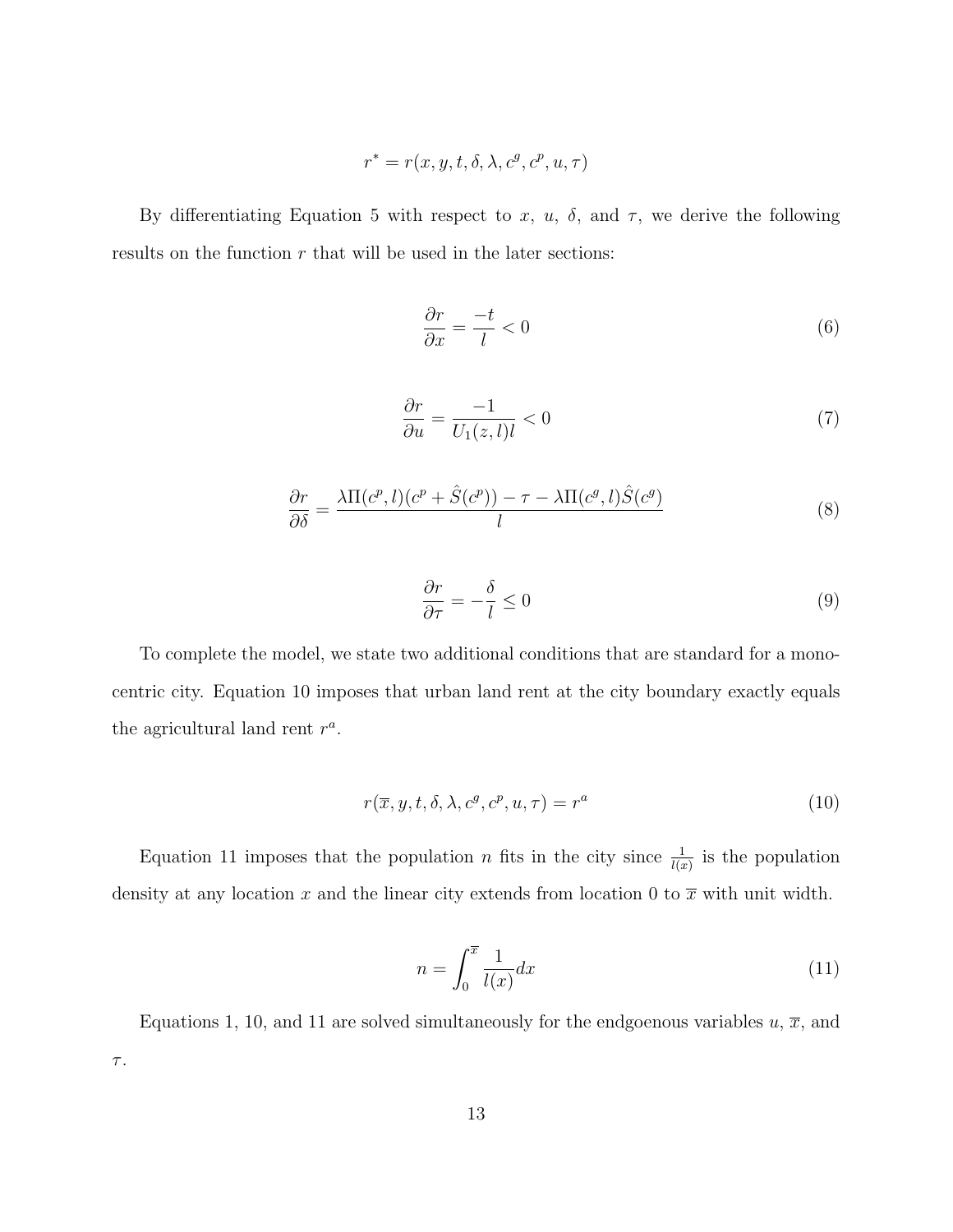### 4 Results

We divide the analysis into two cases, a city that experiences urban fires but not wildfires and a city that experiences both urban fires and wildfires. We first consider the case of a city that does not experience wildfires. In the context of the model, this means that fire risk does not depend on density, or  $\frac{\partial \Pi}{\partial l} = 0$ . We will show that public provision of fire suppression improves the welfare of city residents. This is a result of the positive spillovers associated with fire suppression (from reducing the spread of fires) and the fact that private provision will lead to under-investment in fire suppression from a failure to internalize the positive suppression externalities. The correction of the market failure due to positive suppression externalities is the likely reason why public provision of fire suppression is the most common way of providing fire suppression services today.

The second part of this section will consider the case of a city that faces wildfire risk that depends on urban density. We will show that public provision funded by an income tax leads to excessive urban sprawl and may have a positive or negative effect on the welfare of residents relative to private provision. The following section will further show how alternate means of funding fire suppression can lead to less sprawl than with an income tax and to welfare improvements relative to both private provision and public provision with income taxation .

#### 4.1 Urban Fire Risk

In this section, we consider urban fires where density does not affect fire risk, and so  $\Pi(c, l)$  $\Pi^c(c)$ . Equation 1 can then be simplified to:

$$
\tau = \frac{\lambda \Pi^c(c)c^g}{n} \int_0^{\overline{x}} \frac{1}{l(x)} dx = \lambda \Pi^c(c)c^g
$$
\n(12)

Let  $\Omega(c)$  denote the expected cost of fire in the entire city as a function of c: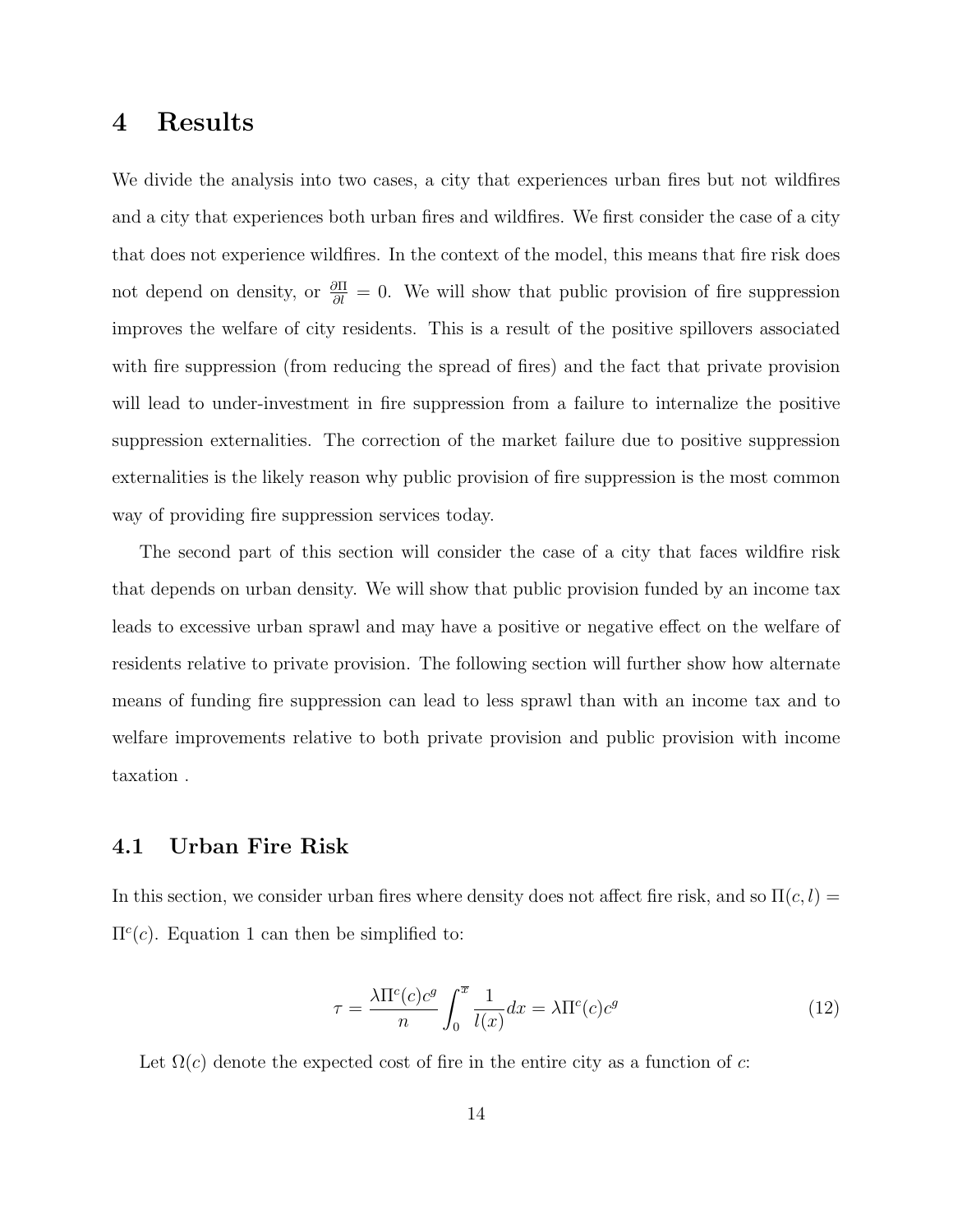$$
\Omega(c) = \int_0^{\overline{x}} \frac{1}{l(x)} \lambda \Pi^c(c) (c + \hat{S}(c)) dx = n\lambda \Pi^c(c) (c + \hat{S}(c))
$$

With private provision, once a fire reaches a property, residents choose the level of fire suppression that minimizes the sum of suppression costs and expected fire damages. This balances the marginal cost of suppression against the benefit in terms of reduced expected damages from fire. This level of fire suppression  $c^*$  is sub-optimal because it ignores the benefits of suppression related to a reduction in the spread of the fire to other locations. This additional benefit of suppression shows up in the dependency of  $\Pi$  on the city-wide level of suppression. The optimal level of suppression minimizes the sum of suppression costs and expected fire damages in the entire city. Let  $c<sup>o</sup>$  denote the optimal level of suppression that minimizes  $\Omega(c)$ . Since  $\Omega(c)$  is strictly decreasing for all  $c \in [0, c^*], c^o > c^*$ .

With public provision, the government chooses a constant level of suppression  $c<sup>g</sup>$  at all locations. Then, let  $\Pi^g = \Pi^c(c^g)$  denote the probability of any fire reaching any given location (given  $c^g$ ).

The following proposition demonstrates that public provision can lead to an increase in welfare relative to private provision if the level of suppression chosen by the government corrects the under-provision of private suppression due to suppression externalities.

**Proposition 4.1.**  $\forall c^g \in [0, \overline{c}],$  the following statements are true if and only if  $\Omega(c^g) < \Omega(c^*)$ :

- 1. all residents of the city are better off with public provision of  $c<sup>g</sup>$  than with private provision, and
- 2. the city is spatially larger with public provision of  $c<sup>g</sup>$  than with private provision.

Proof. Let  $\hat{y} = y - \delta \left( \tau + \lambda \Pi^g \hat{S}(c^g) \right) - (1 - \delta) \lambda \Pi^c(c^*)(c^* + S^*)$  denote the expected disposable income after paying all costs related to fire suppression and assuming residents choose  $c^p = c^*$ . Substituting Equation 12,  $\hat{y} = y - \delta \lambda \Pi^{g} (c^{g} + \hat{S}(c^{g}) - (1 - \delta) \lambda \Pi^{c}(c^{*})(c^{*} + S^{*})$ . If  $\Omega(c^{g}) < \Omega(c^{*}),$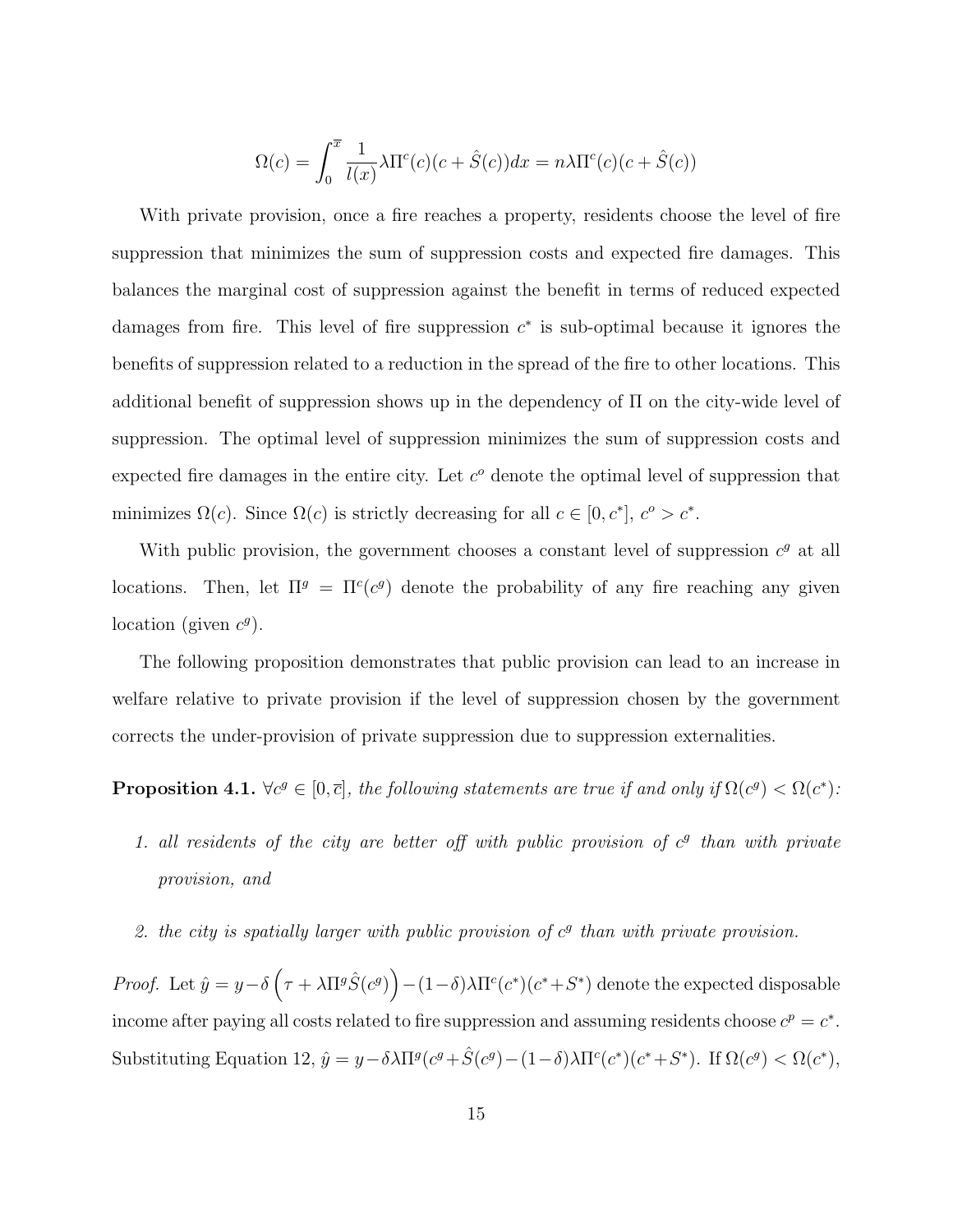then an increase in  $\delta$  (i.e. a switch from private provision to public provision) is equivalent to an increase in  $\hat{y}$ . We can then use established results from Fujita (1989) to prove our results. Fujita (1989) shows that an increase in household income causes equilibrium utility to increase  $(\frac{du}{d\hat{y}} > 0)$  and the city to grow spatially larger  $(\frac{d\overline{x}}{d\hat{y}} > 0)$ . These results imply that residents are better off with public provision of  $c^g$  than private provision  $(\frac{\partial u}{\partial \delta} > 0)$  and that the city is spatially larger with public provision that private provision  $(\frac{\partial \overline{x}}{\partial \delta} > 0)$ .

If  $\Omega(c^g) > \Omega(c^*)$ , then an increase in  $\delta$  (i.e. a switch from private provision to public provision) is equivalent to a decrease in  $\hat{y}$  and both results from the previous paragraph are reversed.

If  $\Omega(c^g) = \Omega(c^*)$ , then an increase in  $\delta$  (i.e. a switch from private provision to public provision) has no effect on  $\hat{y}$  and no effect on the city in general (i.e. equilibrium utility and the city boundary are equivalent with private and public provision).  $\Box$ 

Based on this proposition, we can reach two important conclusions. First, public provision of  $c^o$  makes everyone in the city better off than private provision since  $c^o$  minimizes  $\Omega(c)$  by definition. Second, although public provision can make residents better off, this depends on the choice of  $c^g$  such that  $\Omega(c^g) < \Omega(c^*)$ .  $c^g$  must be set above  $c^*$  to correct the externality. Furthermore, it may be possible to have too much suppression if the costs of suppression outweigh the benefits of lower fire damage. For example, if  $\Omega(\bar{c}) > \Omega(c^*)$ , then public provision of  $\bar{c}$  makes residents worse off than private provision because too many resources are dedicated to fire suppression that would be better spent on consumption of the numeraire.

Public provision in this context leads to sprawl since the city grows and becomes less dense in response to an increase in  $\delta$ . This sprawl is justified since individuals have additional disposable income as a result of the reduction in the costs of fire and may choose to spend that additional income on more land, leading to a lower density city but making everyone better off.

The purpose of this section has been to justify the public provision of fire suppression as a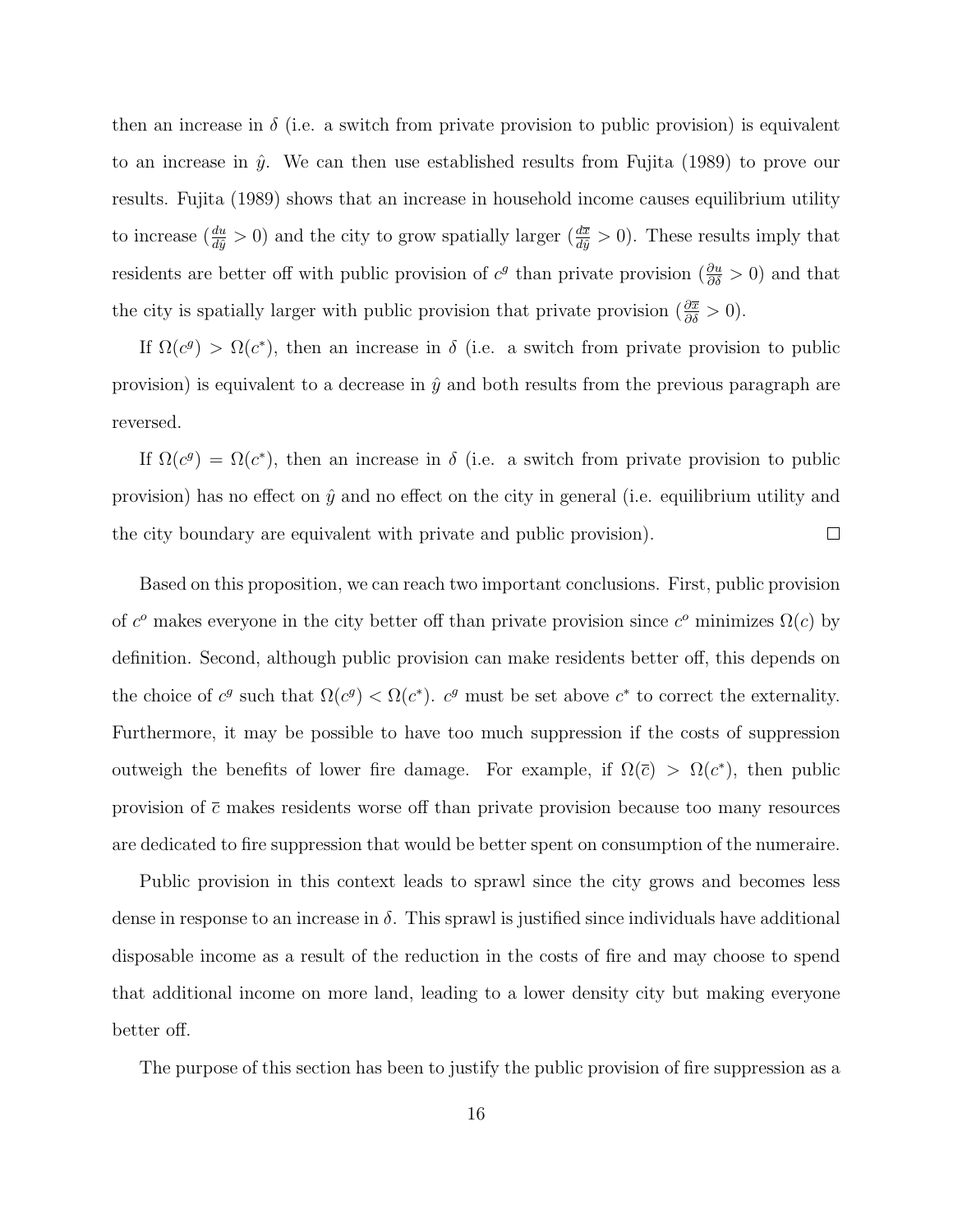way to correct the market failure that would occur with private provision due to positive fire suppression externalities. Under the assumption that pre-suppression fire risk is exogenous, public provision can make everyone better off if the level of suppression leads to lower overall fire costs (suppression cost plus fire damage) than private provision would.

### 4.2 Wildfire Risk

In this section, we turn to the case of wildfire risk where low density development leads to increased fire risk. Here we assume that  $\frac{\partial \Pi}{\partial l} > 0$  since urban density  $D(x) \equiv \frac{1}{l(x)}$  $\frac{1}{l(x)}$ . In the interest of parsimony, we further assume that the effects of c and D are separable in  $\Pi$  and that  $\Pi$  is inversely related to density and therefore linear in land choice  $l$ .

$$
\Pi(c, l) = \Pi^c(c)l \tag{13}
$$

The following proposition leaves open whether public provision is better or worse than private provision in general but instead shows that a private mandate to choose  $c'$  is always better than public provision of  $c'$ . Intuitively, the private mandate is better because public provision leads to sprawl, increasing the overall fire risk in the city and leading to higher expected fire costs.

**Proposition 4.2.**  $\forall c \in [0, \bar{c}],$  public provision of c', compared to a mandate that all residents  $\text{privately purchase } c':$ 

- 1. all residents of the city are worse off with public provision than with a private mandate, and
- 2. the city is spatially larger with public provision than with a private mandate.

Proof. Since we are comparing private vs. public provision of the same level of suppression, we let  $c^g = c^p = c'$ . We show that  $\frac{\partial u}{\partial \delta} < 0$  (public provision makes residents worse off) and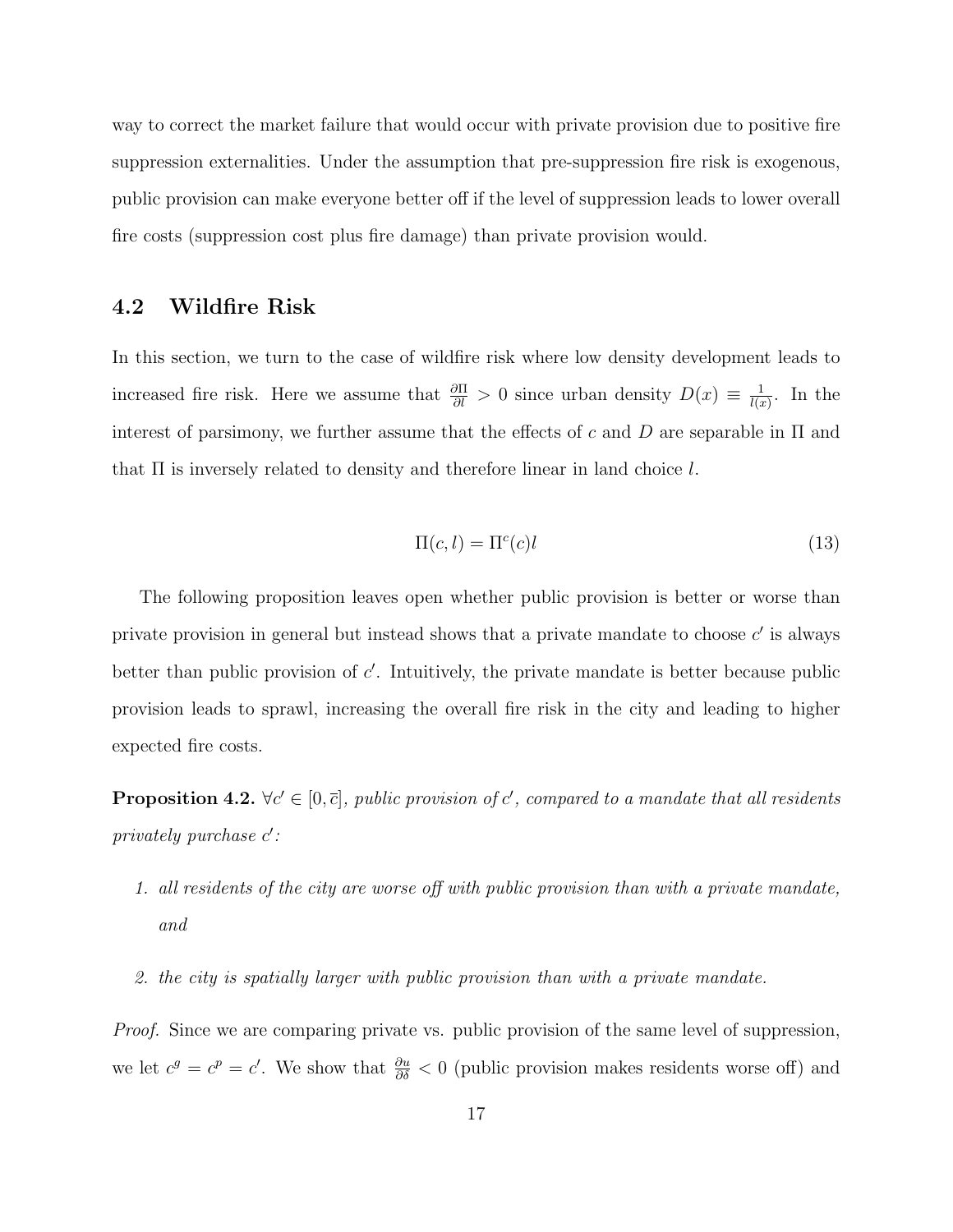$\frac{\partial \bar{x}}{\partial \delta} > 0$  (public provision makes the city grow spatially). Noting that  $\frac{\partial r}{\partial x} = \frac{-t}{l}$  $\frac{1}{l}$ , Equation 11 can be written as

$$
tn = -\int_0^{\overline{x}} \frac{\partial r}{\partial x} dx = r(0) - r(\overline{x})
$$

Applying Equation 10 yields

$$
tn = -\int_0^{\overline{x}} \frac{\partial r}{\partial x} dx = r(0) - r^a
$$

Totally differentiating with respect to  $\delta$  yields

$$
0 = \frac{\partial r(0)}{\partial \delta} + \frac{\partial r(0)}{\partial u} \frac{\partial u}{\partial \delta} + \frac{\partial r(0)}{\partial \tau} \frac{\partial \tau}{\partial \delta}
$$

or

$$
\frac{\partial u}{\partial \delta} = -\frac{\frac{\partial r(0)}{\partial \delta} + \frac{\partial r(0)}{\partial \tau} \frac{\partial \tau}{\partial \delta}}{\frac{\partial r(0)}{\partial u}}
$$
(14)

From Equation 7, we know that  $\frac{\partial r(0)}{\partial u} < 0$  so  $\frac{\partial u}{\partial \delta}$  has the same sign as  $\frac{\partial r(0)}{\partial \delta} + \frac{\partial r(0)}{\partial \tau}$ ∂τ  $\frac{\partial \tau}{\partial \delta}.$ Because  $c^g = c^p = c'$ ,  $\hat{S}(c^g) = \hat{S}(c^p) = \hat{S}(c')$  and

$$
\frac{\partial r}{\partial \delta} = \frac{\lambda \Pi^c(c')lc' - \tau}{l}
$$

Because  $\tau$  is the total expected suppression cost per person averaged across the whole city and  $\lambda \Pi^c(c')l(x)c'$  is the expected cost of suppression for a person at location x and because the optimal choice of l is increasing with  $x \left( \frac{\partial l}{\partial x} > 0 \right)$ , we know that  $\lambda \Pi^c(c') l(0) c' - \tau < 0$  and therefore,

$$
\frac{\partial r(0)}{\partial \delta} = \frac{\lambda \Pi^c(c')l(0)c' - \tau}{l(0)} < 0 \tag{15}
$$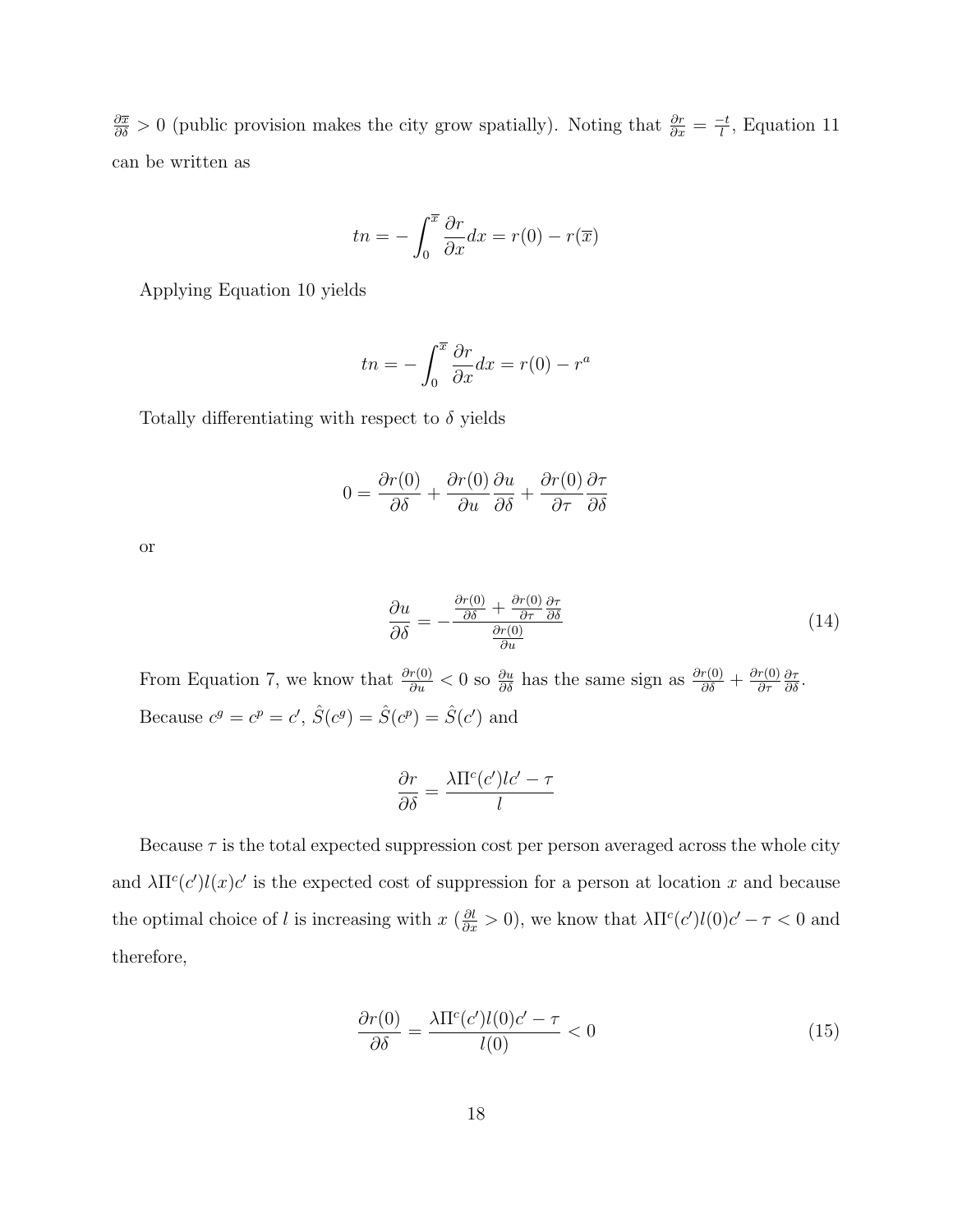Using this and the fact that  $\frac{\partial r}{\partial \tau} \leq 0$  implies that, if  $\frac{\partial \tau}{\partial \delta} > 0$ , then  $\frac{\partial u}{\partial \delta} < 0$ . Totally differentiating Equation 1 with respect to  $\delta$  yields

$$
\frac{\partial \tau}{\partial \delta} = \frac{c' \Pi^c(c')}{n} \frac{\partial \overline{x}}{\partial \delta} \tag{16}
$$

which implies that  $\frac{\partial \tau}{\partial \delta}$  and  $\frac{\partial \overline{x}}{\partial \delta}$  have the same sign. Totally differentiating Equation 10 with respect to  $\delta$  yields

$$
\frac{\partial r(\overline{x})}{\partial \delta} + \frac{\partial r(\overline{x})}{\partial u} \frac{\partial u}{\partial \delta} + \frac{\partial r(\overline{x})}{\partial \tau} \frac{\partial \tau}{\partial \delta} + \frac{\partial r(\overline{x})}{\partial x} \frac{\partial \overline{x}}{\partial \delta} = 0
$$

Rearranging and substituting Equation 14,

$$
\frac{\partial r(0)}{\partial u}\frac{\partial r(\overline{x})}{\partial x}\frac{\partial \overline{x}}{\partial \delta} = \frac{\partial r(\overline{x})}{\partial u}\left[\frac{\partial r(0)}{\partial \delta} + \frac{\partial r(0)}{\partial \tau}\frac{\partial \tau}{\partial \delta}\right] - \frac{\partial r(\overline{x})}{\partial \delta}\frac{\partial r(0)}{\partial u} - \frac{\partial r(\overline{x})}{\partial \tau}\frac{\partial \tau}{\partial \delta}\frac{\partial r(0)}{\partial u}
$$

Since  $\frac{\partial r(0)}{\partial u} < 0$  and  $\frac{\partial r(\overline{x})}{\partial x} < 0$ ,  $\frac{\partial \overline{x}}{\partial \delta}$  has the same sign as

$$
\frac{\partial r(\overline{x})}{\partial u} \left[ \frac{\partial r(0)}{\partial \delta} + \frac{\partial r(0)}{\partial \tau} \frac{\partial \tau}{\partial \delta} \right] - \frac{\partial r(\overline{x})}{\partial \delta} \frac{\partial r(0)}{\partial u} - \frac{\partial r(\overline{x})}{\partial \tau} \frac{\partial \tau}{\partial \delta} \frac{\partial r(0)}{\partial u} \tag{17}
$$

Rearranging 17 yields

$$
\frac{\partial \tau}{\partial \delta} \left[ \frac{\partial r(\overline{x})}{\partial u} \frac{\partial r(0)}{\partial \tau} - \frac{\partial r(0)}{\partial u} \frac{\partial r(\overline{x})}{\partial \tau} \right] + \frac{\partial r(\overline{x})}{\partial u} \frac{\partial r(0)}{\partial \delta} - \frac{\partial r(\overline{x})}{\partial \delta} \frac{\partial r(0)}{\partial u} \tag{18}
$$

Substituting Equations 7, 8 and 9, 18 becomes

$$
\frac{\partial \tau}{\partial \delta} \frac{\delta}{l(0)l(\overline{x})} \left[ \frac{1}{U_1(z(\overline{x}), l(\overline{x}))} - \frac{1}{U_1(z(0), l(0))} \right] + \frac{1}{l(0)l(\overline{x})} \left[ \frac{\lambda \Pi^c l(\overline{x})c' - \tau}{U_1(z(0), l(0))} - \frac{\lambda \Pi^c l(0)c' - \tau}{U_1(z(\overline{x}), l(\overline{x}))} \right] \tag{19}
$$

Since  $\frac{dU_1(z(x),l(x))}{dx} > 0$ , the term multiplied by  $\frac{\partial \tau}{\partial \delta}$  is negative. Combining that with the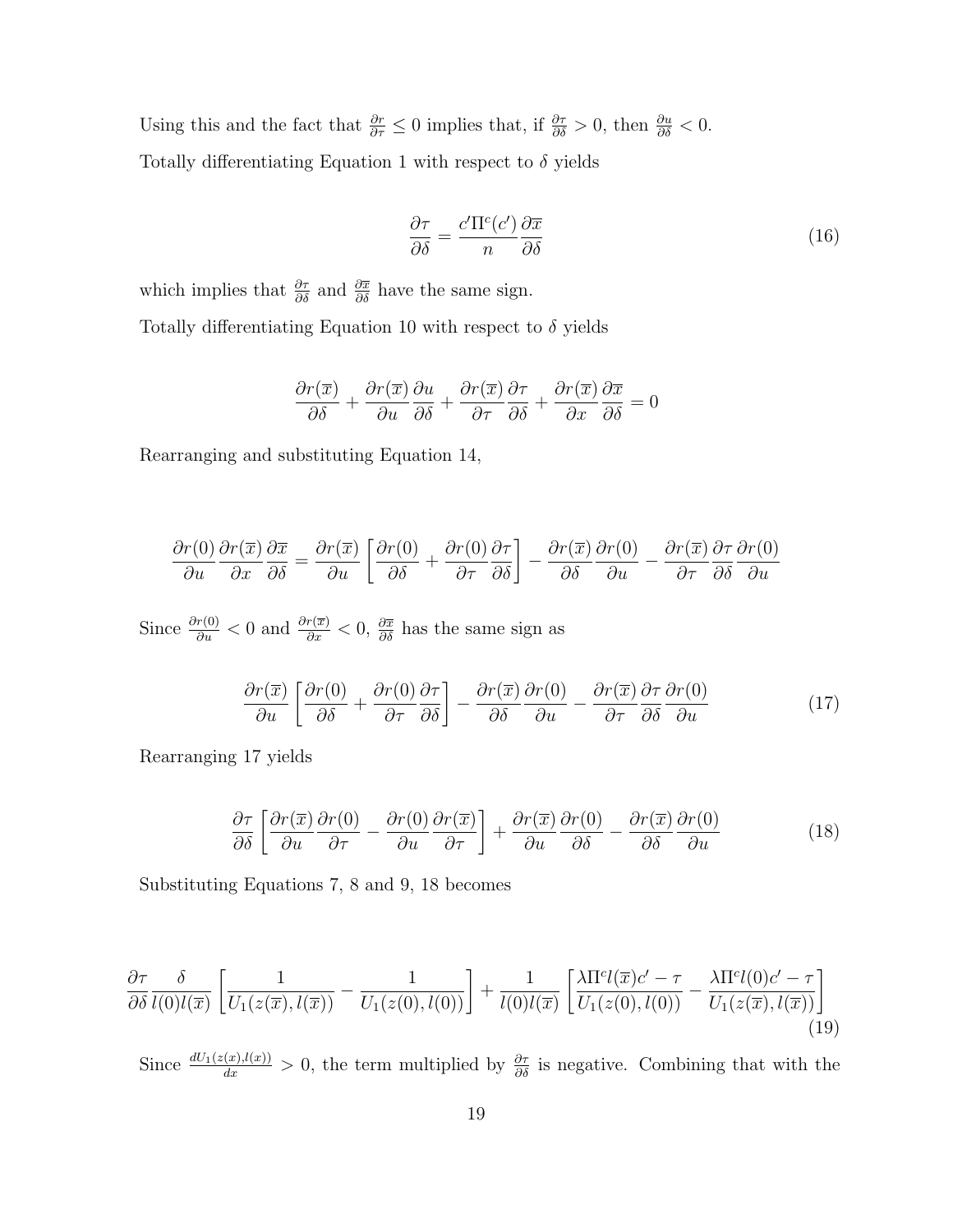fact that  $\frac{\partial \tau}{\partial \delta}$  and  $\frac{\partial \overline{x}}{\partial \delta}$  have the same sign (Equation 16), we conclude that that sign is the same as the second term in 19:

$$
\frac{1}{l(0)l(\overline{x})} \left[ \frac{\lambda \Pi^c l(\overline{x})c' - \tau}{U_1(z(0), l(0))} - \frac{\lambda \Pi^c l(0)c' - \tau}{U_1(z(\overline{x}), l(\overline{x}))} \right]
$$
(20)

We conclude that 20 is positive since the city-wide average expected suppression cost (τ) falls between the minimum and maximium expected suppression cost:  $\lambda \Pi^{cl}(0)c' < \tau$  $\lambda \Pi^c l(\overline{x}) c'$ . This implies that both  $\frac{\partial \tau}{\partial \delta}$  and  $\frac{\partial \overline{x}}{\partial \delta}$  are positive and that  $\frac{\partial u}{\partial \delta}$  is negative.

 $\Box$ 

First, note that in the absence of fire suppression externalities (i.e. if we were to set  $\frac{d\Pi^c}{dc} \equiv 0$ , the optimal choice of fire suppression is  $c^*$ , both for the individual and for the city as a whole. Then, this proposition implies that public provision of  $c^*$  will increase sprawl and make everyone worse off than private provision.

Unlike the welfare-improving sprawl from the previous section, the movement away from the city center in this context is a result of the government policy that underprices land in high risk areas since residents do not pay the full cost of protecting their homes from fire. This sprawl is associated with a decrease in welfare due to increasing fire suppression costs which are paid collectively by everyone in the city through higher taxes.

When there are fire suppression externalities, the welfare impact of an arbitrary level of public provision relative to private provision at  $c^*$  is ambiguous. This is because public provision can provide a benefit by correcting the externality but also has a drawback in that it lowers the costs of living in high risk low density locations. The net welfare impact of these two opposing effects depends on the chosen level of public suppression and may be positive or negative. Even if the net welfare impact of public provision relative to private provision is positive, the proposition also shows that public provision funded with an income tax will lead to more sprawl and lower welfare than would otherwise be possible with a private mandate.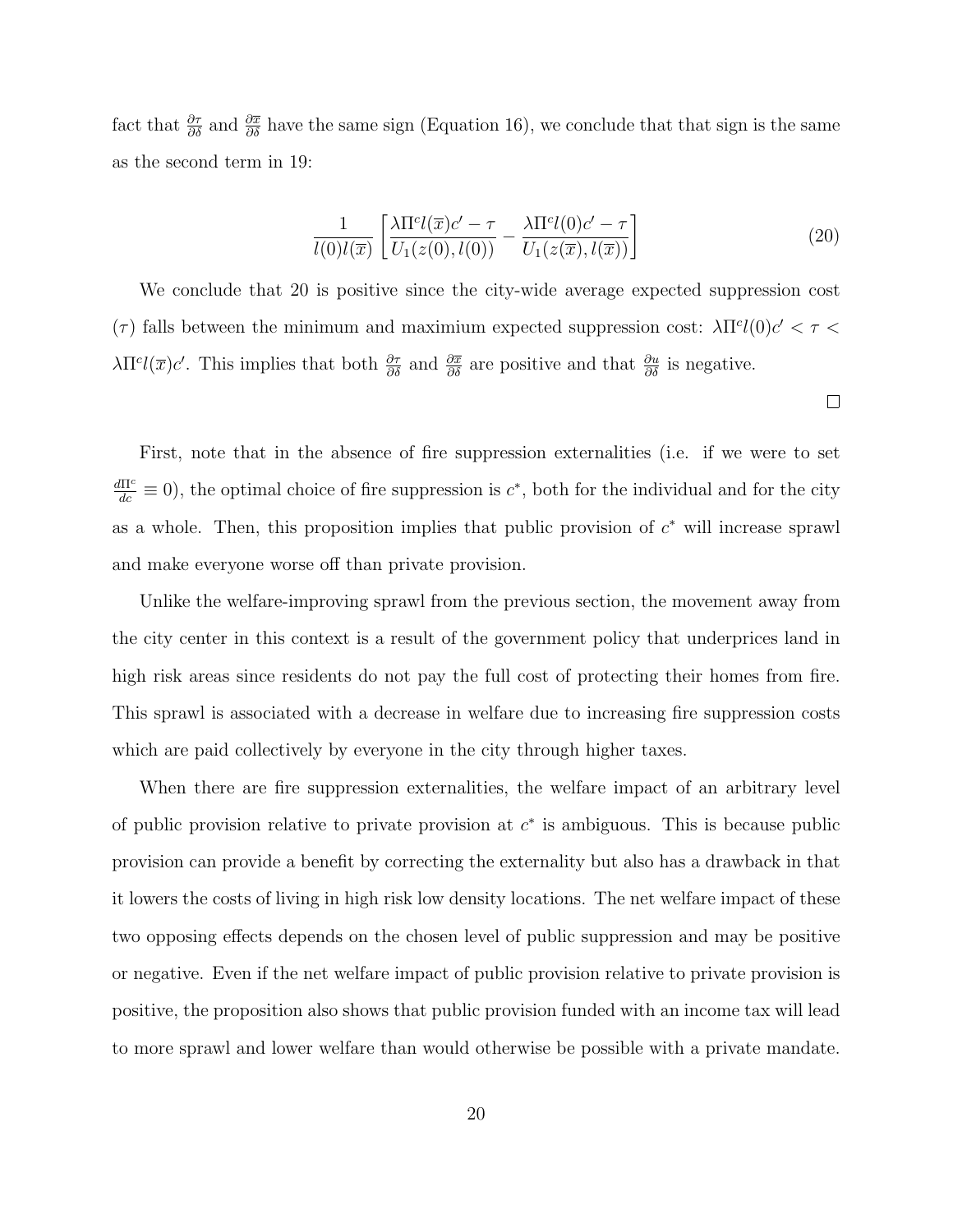In other words, even in the best case, public provision with an income tax is not the ideal way to provide fire suppression services.

### 5 A Risk-Based Tax

In this section, we continue with the "wildfire" model from the previous section in which fire risk is inversely related to urban density, but we modify the model so that the tax is location-dependent and based on fire risk. We show that a tax based on fire risk provides the benefits of public provision while eliminating the negative effects of funding through income taxation including excessive sprawl and higher suppression expenditures. This policy always leads to greater welfare among city residents than private provision or public provision with an income tax.

With a risk-based tax, each resident pays the following tax which depends on their location in the city:

$$
\tau(x) = \lambda \Pi(c^g, l(x))c^g = \lambda \Pi^g l(x)c^g \tag{21}
$$

where  $\Pi^g = \Pi^c(c^g)$ . Replacing Equation 1 with Equation 21 and substituting Equation 21 into Equation 3 yields a new utility maximization problem:

$$
max_{l}U(y - tx - rl - \delta\lambda \Pi^{g}(c^{g} + \hat{S}(c^{g})) - (1 - \delta)\lambda \Pi^{p}(c^{p} + \hat{S}(c^{p})), l). \tag{22}
$$

where  $\Pi^p = \Pi^c(c^p)$ . This does not effect our previous results in Equations 6 or 7. However, we now get the following result for  $\frac{\partial r}{\partial \delta}$ :

$$
\frac{\partial r}{\partial \delta} = \lambda \Pi^p (c^p + \hat{S}(c^p)) - \lambda \Pi^g (c^g + \hat{S}(c^g)) \tag{23}
$$

Let  $\Psi(c)$  denote the expected cost of fire per unit of land as a function of c: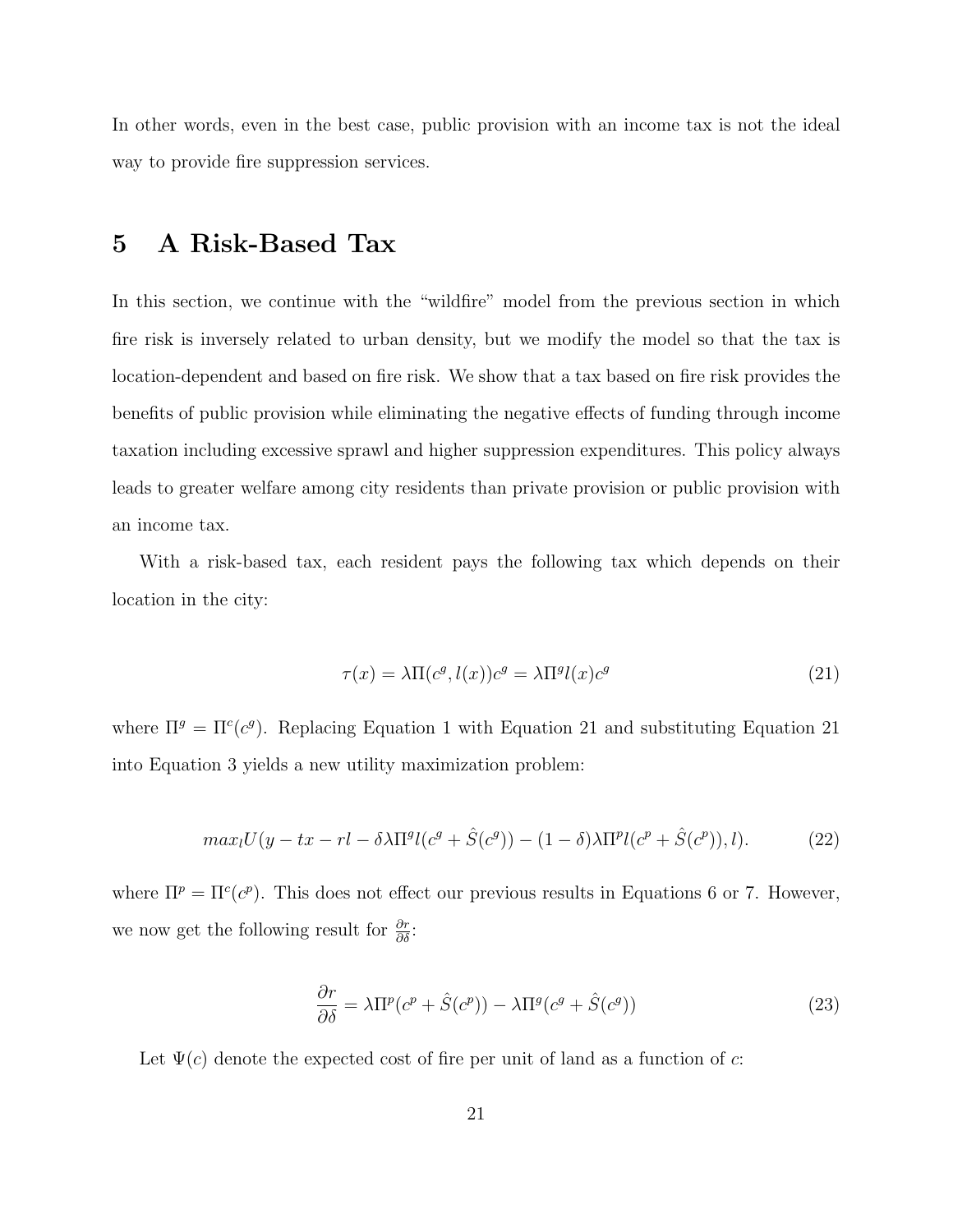$$
\Psi(c) = \lambda \Pi^{c}(c)(c + \hat{S}(c))
$$
\n(24)

Public provision with the risk-based tax makes everyone in the city better off compared to private provision, as shown in the following proposition.

Proposition 5.1. If public provision is funded with a risk-based tax as in Equation 21,  $\forall c^g \in [0,\bar{c}],$  the following two statements are true if and only if  $\Psi(c^g) < \Psi(c^*)$ :

- 1. all residents of the city are better off with public provision of  $c<sup>g</sup>$  than with private provision, and
- 2. the city is spatially larger with public provision of  $c<sup>g</sup>$  than with private provision.

*Proof.* Since we are comparing private provision without a mandate, we let  $c^p = c^*$  and note that  $\frac{\partial r}{\partial \delta} = \Psi(c^*) - \Psi(c^g) > 0$  if the condition in the proposition is met.

Noting that  $\frac{\partial r}{\partial x} = \frac{-t}{l}$  $\frac{1}{l}$ , Equation 11 can be written as

$$
tn = -\int_0^{\overline{x}} \frac{\partial r}{\partial x} dx = r(0) - r(\overline{x})
$$
\n(25)

Applying Equation 10 yields

$$
tn = -\int_0^{\overline{x}} \frac{\partial r}{\partial x} dx = r(0) - r^a \tag{26}
$$

Totally differentiating with respect to  $\delta$  yields

$$
0 = \frac{\partial r(0)}{\partial \delta} + \frac{\partial r(0)}{\partial u} \frac{\partial u}{\partial \delta}
$$
\n(27)

or

$$
\frac{\partial u}{\partial \delta} = -\frac{\frac{\partial r(0)}{\partial \delta}}{\frac{\partial r(0)}{\partial u}}\tag{28}
$$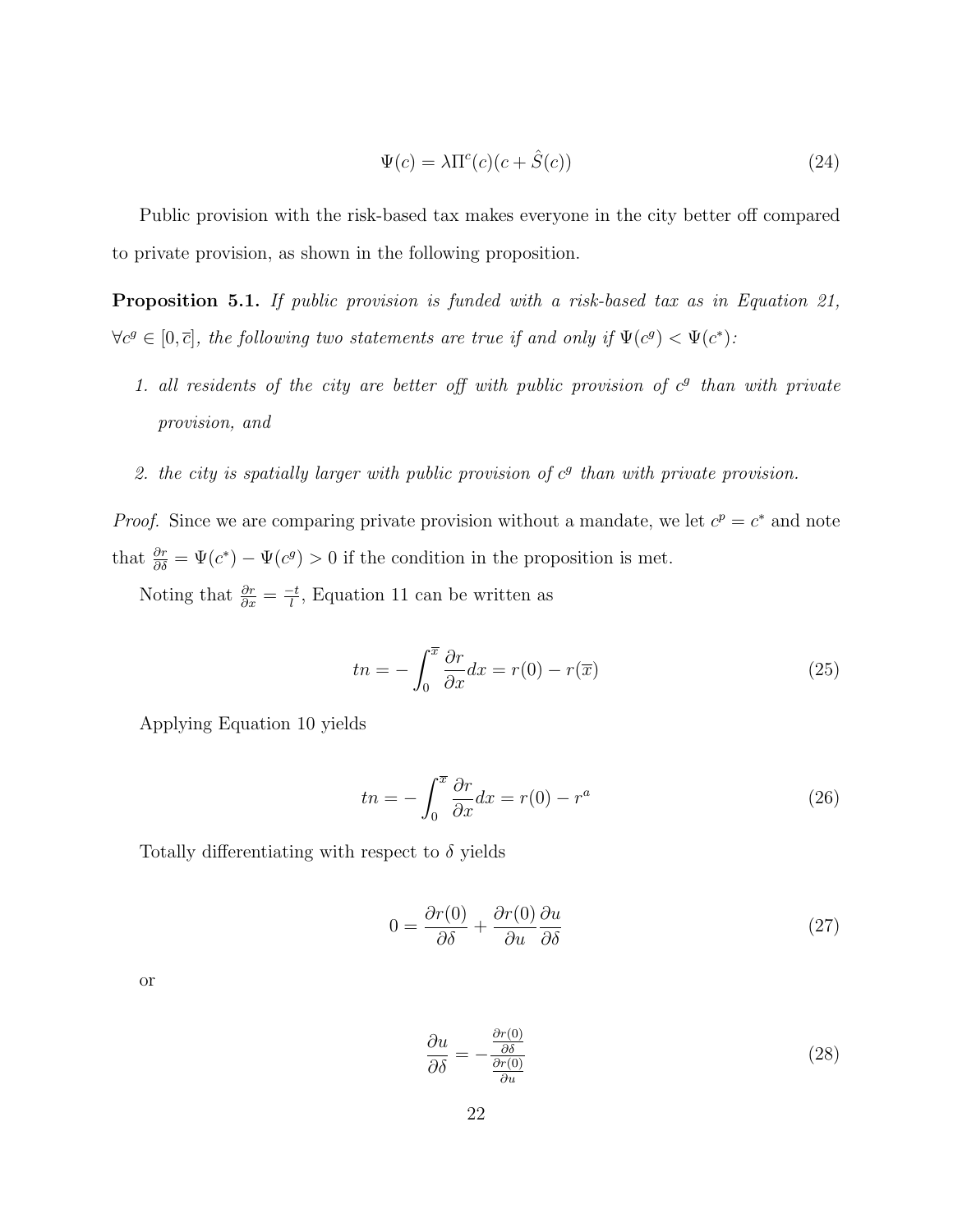From Equation 7, we know that  $\frac{\partial r(0)}{\partial u} < 0$ . Since  $\frac{\partial r}{\partial \delta} > 0$ ,  $\frac{\partial u}{\partial \delta} > 0$ . This shows that residents are better off with public provision when  $\Psi(c^g) < \Psi(c^*)$ . Noting that  $\frac{\partial r}{\partial \delta} \leq 0$  when this condition is not met, it is clear that  $\frac{\partial u}{\partial \delta} > 0$  only when  $\Psi(c^g) < \Psi(c^*)$ .

Totally differentiating Equation 10 with respect to  $\delta$  yields

$$
\frac{\partial r(\overline{x})}{\partial \delta} + \frac{\partial r(\overline{x})}{\partial u} \frac{\partial u}{\partial \delta} + \frac{\partial r(\overline{x})}{\partial x} \frac{\partial \overline{x}}{\partial \delta} = 0
$$
\n(29)

Rearranging and substituting Equation 28,

$$
\frac{\partial r(0)}{\partial u}\frac{\partial r(\overline{x})}{\partial x}\frac{\partial \overline{x}}{\partial \delta} = \frac{\partial r(\overline{x})}{\partial u}\frac{\partial r(0)}{\partial \delta} - \frac{\partial r(\overline{x})}{\partial \delta}\frac{\partial r(0)}{\partial u}
$$
(30)

Since  $\frac{\partial r(0)}{\partial u} < 0$  and  $\frac{\partial r(\overline{x})}{\partial x} < 0$ ,  $\frac{\partial \overline{x}}{\partial \delta}$  has the same sign as

$$
\frac{\partial r(\overline{x})}{\partial u} \frac{\partial r(0)}{\partial \delta} - \frac{\partial r(\overline{x})}{\partial \delta} \frac{\partial r(0)}{\partial u} \tag{31}
$$

 $\Box$ 

Substituting Equations 7 and 23 , 31 becomes

$$
\left(\lambda \Pi^p(c^p + \hat{S}(c^p)) - \lambda \Pi^g(c^g + \hat{S}(c^g))\right) \left(\frac{1}{l(0)U_1(z(0),l(0))} - \frac{1}{l(\overline{x})U_1(z(\overline{x}),l(\overline{x}))}\right) \tag{32}
$$

Since  $\frac{dU_1(z(x),l(x))}{dx} > 0$  and  $\frac{\partial l}{\partial x} > 0$ , the second term in 32 is positive and  $\frac{\partial \overline{x}}{\partial \delta}$  has the same sign as  $\frac{\partial r}{\partial \delta}$ , positive if and only if  $\Psi(c^g) < \Psi(c^*)$ .

It is also evident that public provision with a risk-based tax makes residents better off than with an income tax.

**Proposition 5.2.**  $\forall c' \in [0, \overline{c}]$ , public provision of c' funded with a risk-based tax, compared to public provision of  $c'$  funded with an income tax: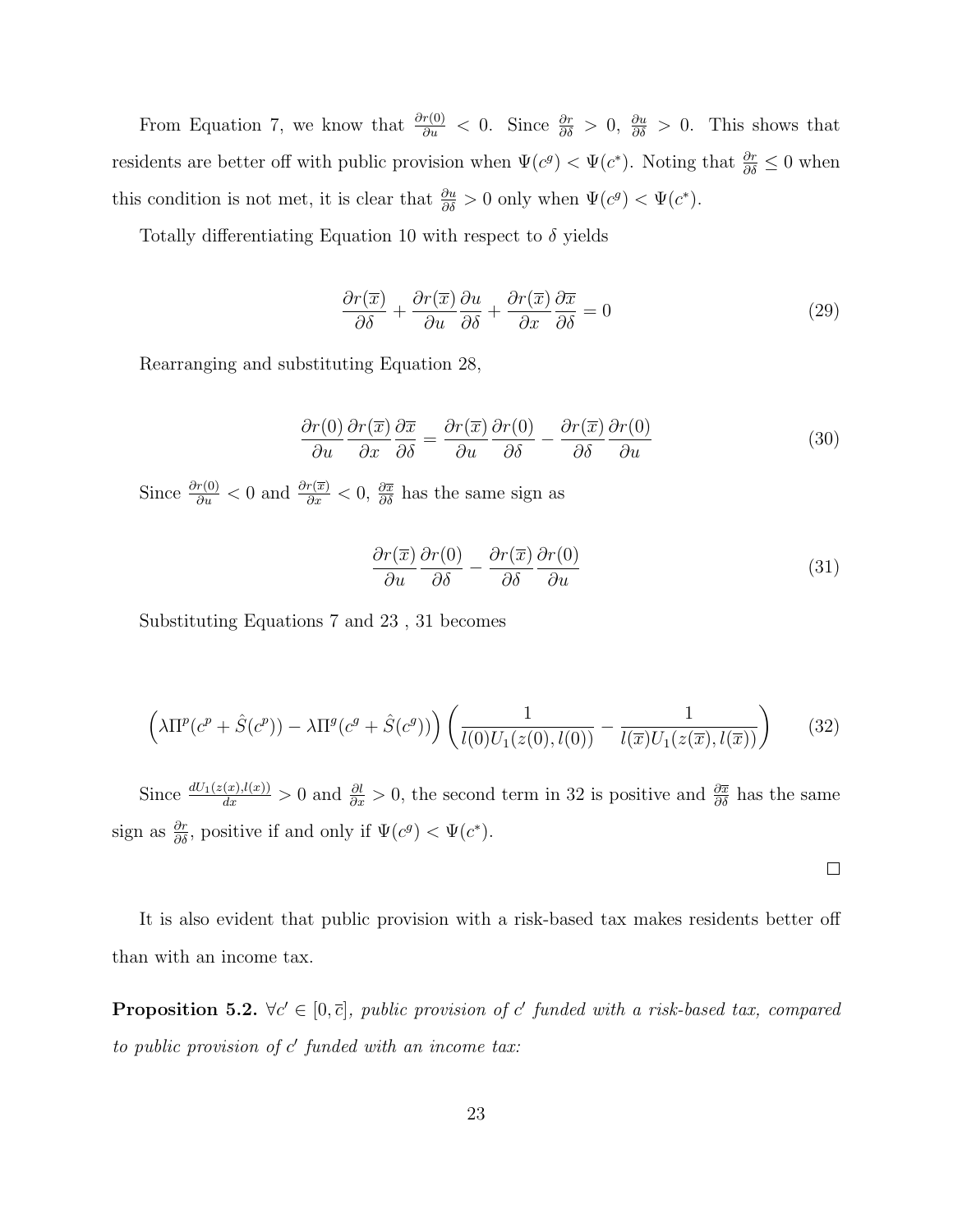- 1. all residents of the city are better off with the risk-based tax than the income tax, and
- 2. the city is spatially larger with the income tax compared to the risk-based tax.

*Proof.* Note that the risk-based tax for  $c'$  is equivalent to a private mandate of  $c'$  from the perspective of a consumer's optimization problem. Having already showed in Proposition 4.2 that the mandate leads to higher welfare and a smaller city than public provision with an income tax, the same results extend to a risk-based tax in comparison to an income tax.  $\Box$ 

These two propositions demonstrate that residents are better off with public provision with a risk-based tax than with either private provision or public provision with income taxation. Furthermore, the risk-based tax leads to some sprawl but less sprawl than income taxation. The reduction in fire risk relative to private provision provides greater income to residents which causes the city to expand even with a risk-based tax. However, the amount of sprawl will be less than with an income tax because all residents pay the true expected cost of provision for their location, and this sprawl is welfare-improving sprawl, not the result of poor incentives.

## 6 Policy Implications

The previous section has shown that differentiated taxes based on fire risk accomplish the goal of internalizing fire suppression externalities without leading to excessive urban sprawl and lower welfare of residents. Recent advances in assessing wildfire risk at a detailed level make taxes like this feasible. In this section, we conclude with some alteranative solutions that require less information to implement or that may be politically easier to enact.

One alternative is for fire suppression agencies to charge a fee for services following successful defense of a structure instead of funding services through taxation. Like a riskbased tax, residents' expected suppression expenses reflect the true cost of suppression at each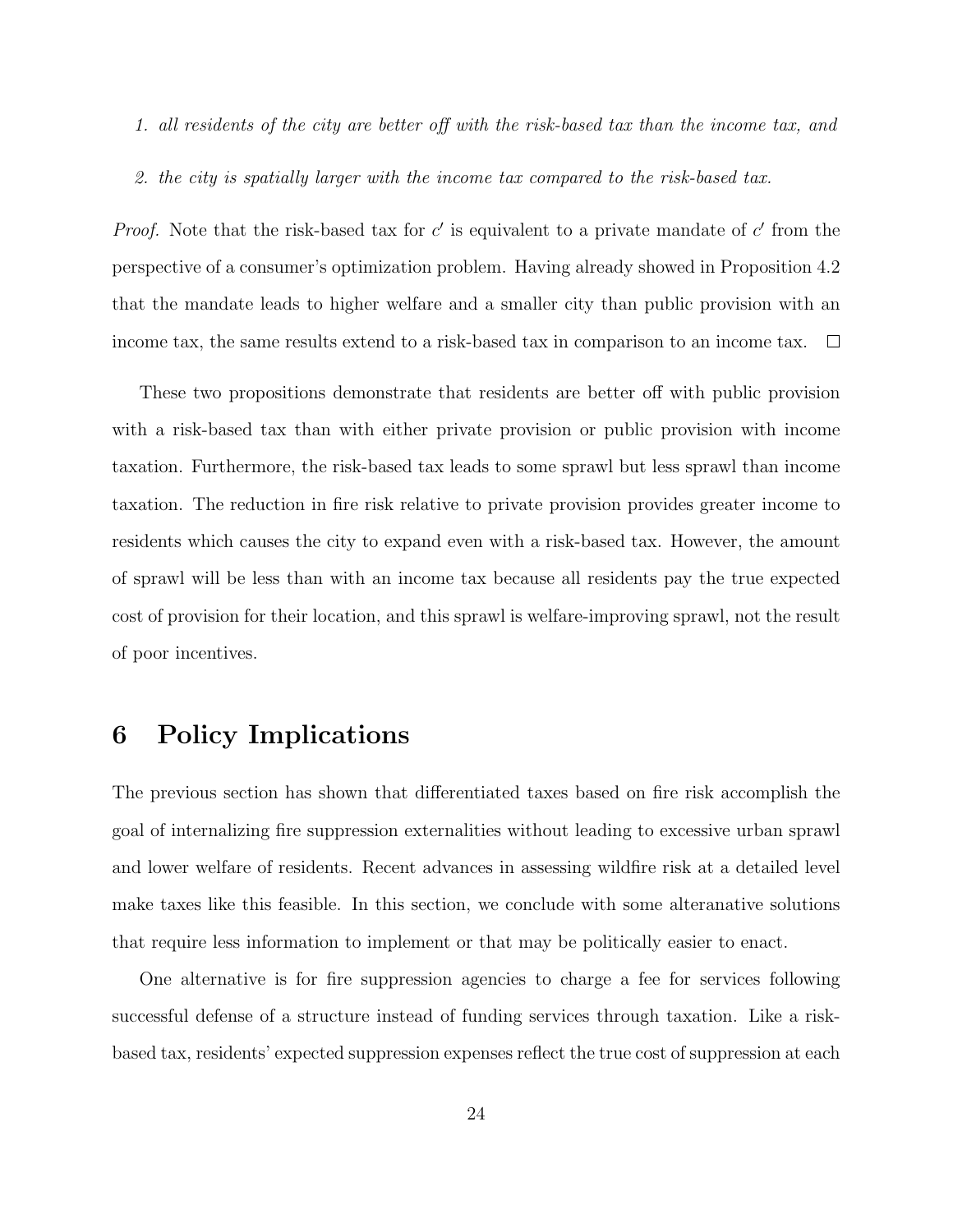location. With appropriate choice of c by fire suppression agencies, this policy will also make residents better off than with income taxation or private provision. Note, however, that for risk averse agents (unlike the risk neutral agents in our model), it would be preferable to pay a certain tax based on expected suppression costs than to pay the actual cost of suppression. The actual cost of suppression is likely to be small in many years and catastrophically large when a fire occurs. Risk averse residents will prefer the fair insurance provided by the riskbased tax relative to the fee-for-services approach. This highlights another benefit of public provision funded through taxes in addition to the correction of fire suppression externalities: public provision serves to pool risk related to uncertain and variable fire suppression costs.

An alternative to the annual risk-based tax proposed in the previous section is a fire suppression impact fee at the time of development in the WUI. This impact fee should be set as the present value of the stream of risk-based tax payments, or equivalently, as the present value of expected fire suppression costs at that location. If fire risk and other parameters are not changing over time, then this approach is equivalent to the annual riskbased tax. Like the annual tax, this will discourage development in low density high risk locations at the urban fringe, thereby reducing sprawl and lowering expected annual fire suppression costs.

Non-market solutions to this problem include imposing regulation on growth and development in the WUI to prevent development in high risk areas and lower expected suppression costs. Another possibility is a re-prioritization of fire suppression activities away from private goods like structure defense and toward public goods like defense of critical infrastructure and densely populated urban areas. Under this approach, fire suppression agencies would let structures burn if their defense does not provide benefits in containing the larger fire (and assuming residents have already been evacuated). This would prevent situations where agencies spend more defending a structure than the replacement value of the structure. It would also increase the cost to residents in the WUI who can no longer count on publicly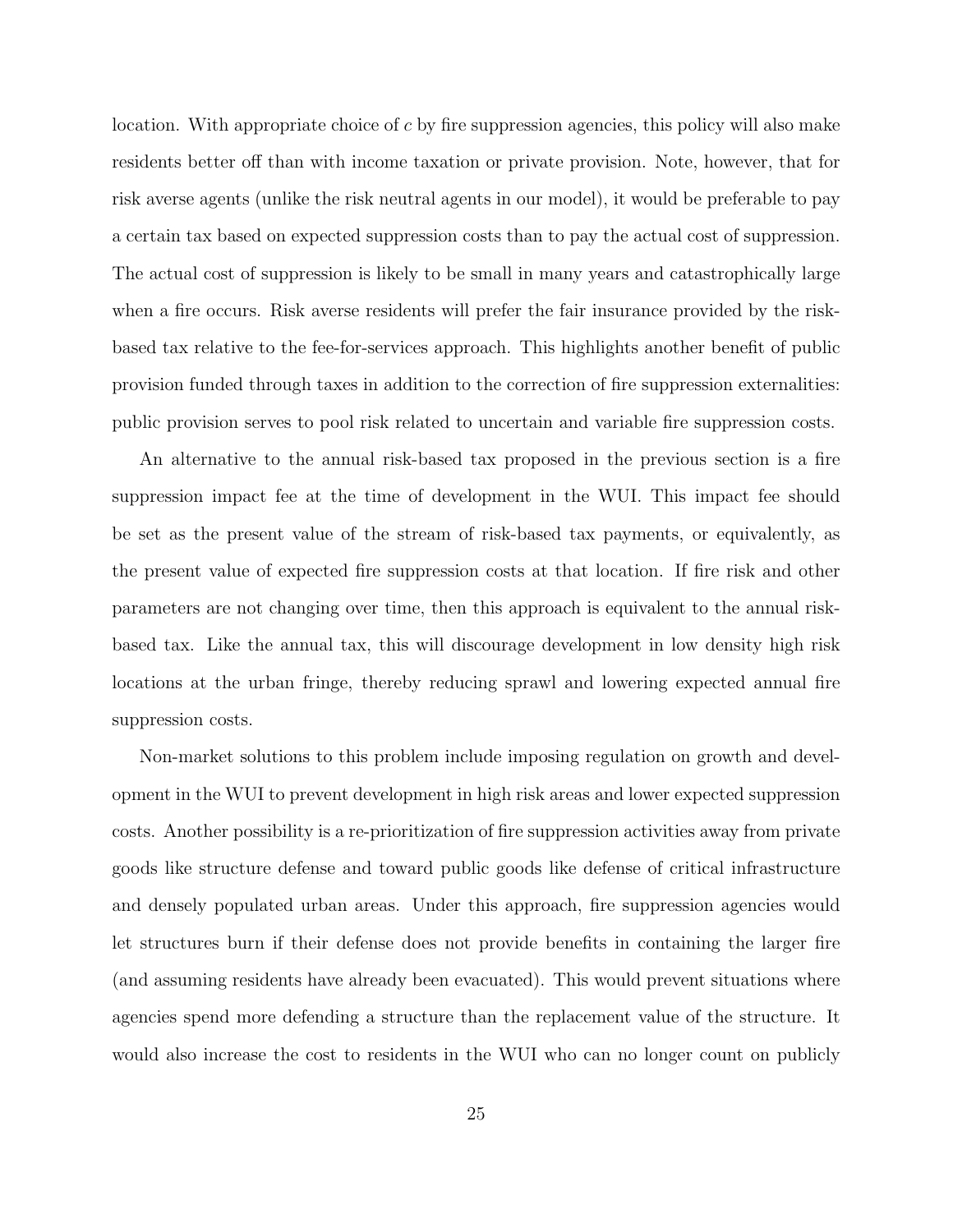provided suppression in the event of a fire. Similar to the risk-based tax, this should reduce development in the WUI relative to public provision with income taxation.

The primary conclusion of this paper is that the widespread growth and development in the wildland urban interface and the resulting increase in fire damage and fire suppression expenditures is partly a result of underpriced fire protection for those in the interface relative to those in traditional urban areas. To address this problem, policy makers should consider new approaches to funding fire suppression activities. Risk-based taxes will lead to less sprawl, lower expected fire suppression expenditures, and higher welfare relative to the prevalent ways of funding fire suppression agencies today.

Another implication of our model is that the public provision of  $\bar{c}$ , the maximum technologically possible fire suppression level, is not necessarily optimal and may be worse than private provision. This appears to be the strategy used by many fire suppression agencies, to use any and all resources to contain any fire (Ingalsbee, 2000). It is important for suppression agencies to weigh the benefits of suppression (saved structures) against the cost, not to simply minimize damages.

### 7 References

Alonso, W., 1964, Location and Land Use, Cambridge, MA: Harvard University Press.

Amacher, G.S., Malik, A.S., and Haight, R.G., 2006. "Reducing Social Losses from Forest Fires." Land Economics, 82, pp. 367-83.

Borck, R. and Wrede, M., 2005, "Political Economy of Commuting Subsidies," Journal of Urban Economics, 57, pp. 478-499.

Brueckner, J.K., 1987, "The Structure of Urban Equilibria: A Unified Treatment of the Muth-Mills Model," Handbook of Regional and Urban Economics, Volume II, pp. 821-45.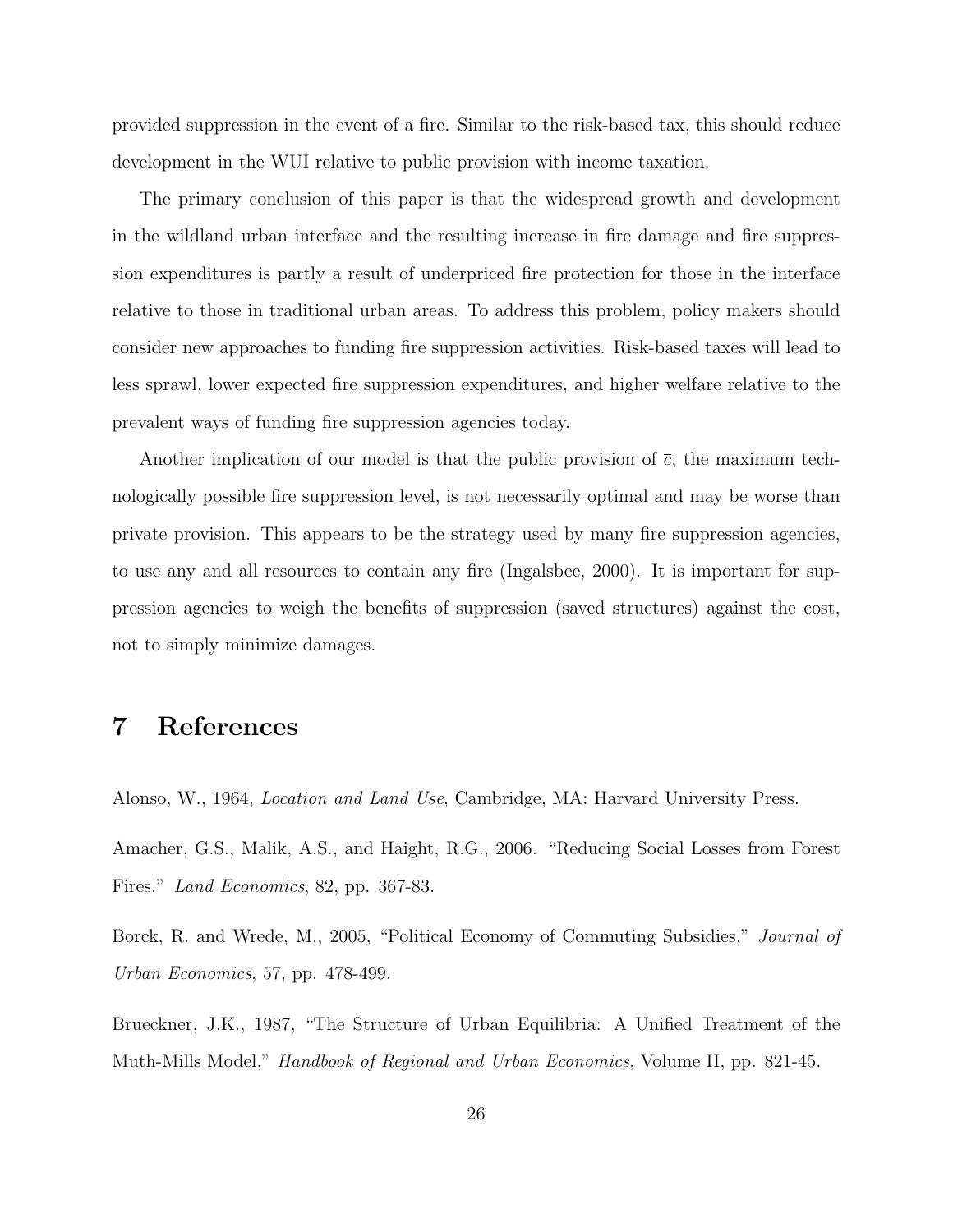Brueckner, J.K., 2005, "Transport Subsidies, System Choice, and Urban Sprawl," Regional Science and Urban Economics, 35, 715-733.

Crowley, C.S.L., Malik, A.S., Amacher, G.S., and Haight, R.G., 2009, "Adjacency Externalities and Forest Fire Prevention," Land Economics, 85, pp. 162-185.

Donahue, A.K., 2004, "The Influence of Management on the Cost of Fire Protection," Journal of Policy Analysis and Management, 23, pp. 71-92.

Donovan, G.H. and Brown, T.C., 2005. "An Alternative Incentive Structure for Wildfire Management on National Forest Land." Forest Science, 51, pp. 387-95.

Duncombe, W. and Yinger, J., 1993, "An Analysis of Returns to Scale in Public Production, with an Application to Fire Protection," Journal of Public Economics, 52, pp. 49-72.

Frame, D.E., 1998, "Housing, Natural Hazards, and Insurance," Journal of Urban Economics, 44, pp. 93-109.

Frame, D.E., 2001, "Insurance and Community Welfare," Journal of Urban Economics, 49, pp. 267-284.

Fujita, M., 1989, Urban Economic Theory: Land Use and City Size, Cambridge: Cambridge University Press.

Ingalsbee, T., 2000. "Money to Burn: The Economics Of Fire and Fuels Management, Part One: Fire Suppression." Western Fire Ecology Center.

Ingalsbee, T., 2010. "Getting Burned: A Taxpayer's Guide to Wildfire Suppression Costs." Firefighters United for Safety, Ethics, and Ecology.

Mercer, D.E., Haight, R.G., and Prestemon, J.P., 2008, "Analyzing Tradeoffs Between Fuels Management, Suppression, and Damages from Wildfire," The Economics of Forest Distur